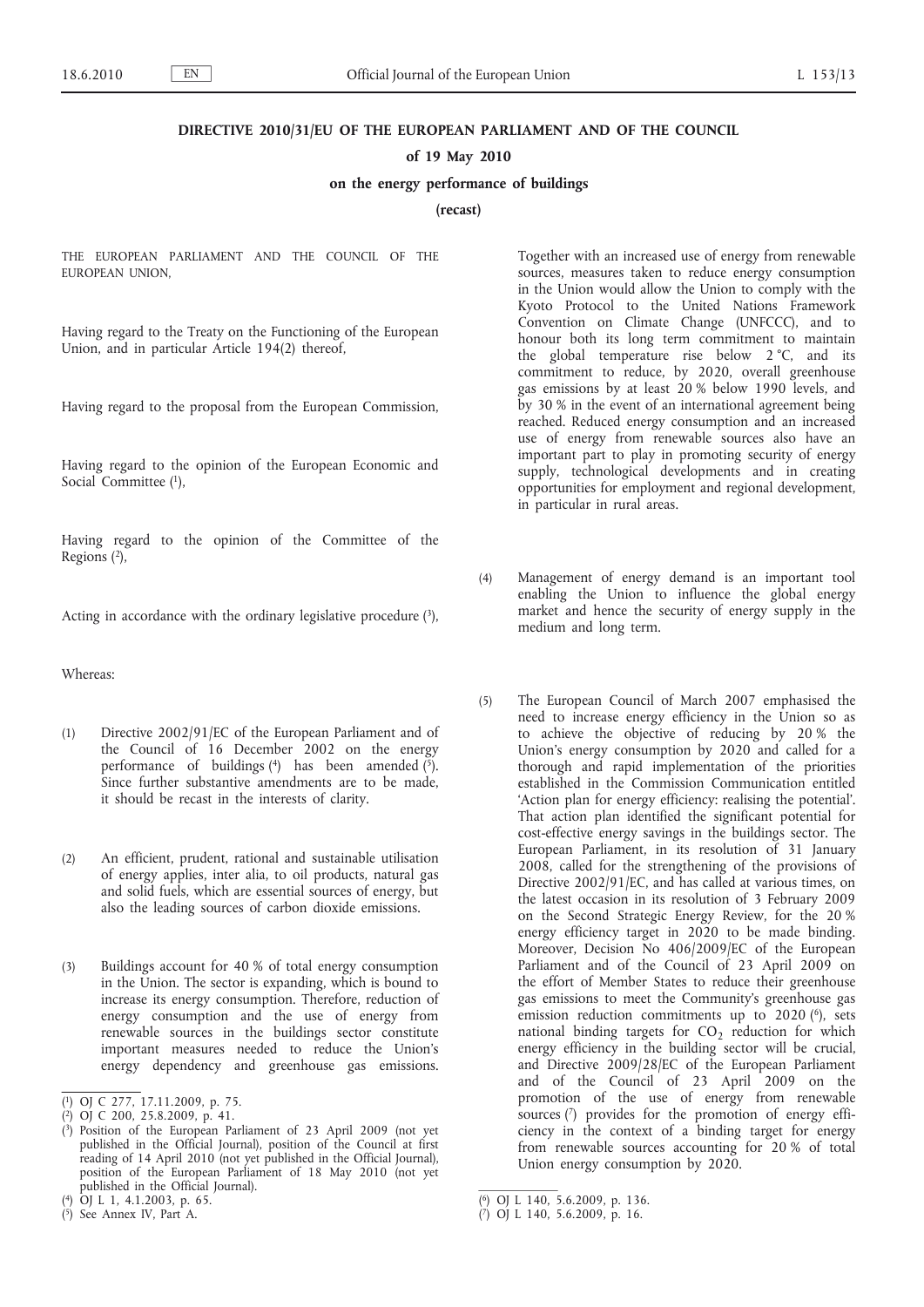- (6) The European Council of March 2007 reaffirmed the Union's commitment to the Union-wide development of energy from renewable sources by endorsing a mandatory target of a 20 % share of energy from renewable sources by 2020. Directive 2009/28/EC establishes a common framework for the promotion of energy from renewable sources.
- (7) It is necessary to lay down more concrete actions with a view to achieving the great unrealised potential for energy savings in buildings and reducing the large differences between Member States' results in this sector.
- (8) Measures to improve further the energy performance of buildings should take into account climatic and local conditions as well as indoor climate environment and cost-effectiveness. These measures should not affect other requirements concerning buildings such as accessibility, safety and the intended use of the building.
- (9) The energy performance of buildings should be calculated on the basis of a methodology, which may be differentiated at national and regional level. That includes, in addition to thermal characteristics, other factors that play an increasingly important role such as heating and air-conditioning installations, application of energy from renewable sources, passive heating and cooling elements, shading, indoor air-quality, adequate natural light and design of the building. The methodology for calculating energy performance should be based not only on the season in which heating is required, but should cover the annual energy performance of a building. That methodology should take into account existing European standards.
- (10) It is the sole responsibility of Member States to set minimum requirements for the energy performance of buildings and building elements. Those requirements should be set with a view to achieving the cost-optimal balance between the investments involved and the energy costs saved throughout the lifecycle of the building, without prejudice to the right of Member States to set minimum requirements which are more energy efficient than cost-optimal energy efficiency levels. Provision should be made for the possibility for Member States to review regularly their minimum energy performance requirements for buildings in the light of technical progress.
- (11) The objective of cost-effective or cost-optimal energy efficiency levels may, in certain circumstances, for

example in the light of climatic differences, justify the setting by Member States of cost-effective or costoptimal requirements for building elements that would in practice limit the installation of building products that comply with standards set by Union legislation, provided that such requirements do not constitute an unjustifiable market barrier.

- (12) When setting energy performance requirements for technical building systems, Member States should use, where available and appropriate, harmonised instruments, in particular testing and calculation methods and energy efficiency classes developed under measures implementing Directive 2009/125/EC of the European Parliament and of the Council of 21 October 2009 establishing a framework for the setting of ecodesign requirements for energy-related products (1) and Directive 2010/30/EU of the European Parliament and of the Council of 19 May 2010 on the indication by labelling and standard product information of the consumption of energy and other resources by energyrelated products  $(2)$ , with a view to ensuring coherence with related initiatives and minimise, to the extent possible, potential fragmentation of the market.
- (13) This Directive is without prejudice to Articles 107 and 108 of the Treaty on the Functioning of the European Union (TFEU). The term 'incentive' used in this Directive should not therefore be interpreted as constituting State aid.
- (14) The Commission should lay down a comparative methodology framework for calculating cost-optimal levels of minimum energy performance requirements. Member States should use this framework to compare the results with the minimum energy performance requirements which they have adopted. Should significant discrepancies, i.e. exceeding 15 %, exist between the calculated cost-optimal levels of minimum energy performance requirements and the minimum energy performance requirements in force, Member States should justify the difference or plan appropriate steps to reduce the discrepancy. The estimated economic lifecycle of a building or building element should be determined by Member States, taking into account current practices and experience in defining typical economic lifecycles. The results of this comparison and the data used to reach these results should be regularly reported to the Commission. These reports should enable the Commission to assess and report on the progress of Member States in reaching cost-optimal levels of minimum energy performance requirements.

<sup>(</sup> 1) OJ L 285, 31.10.2009, p. 10.

<sup>(</sup> 2) See page 1 of this Official Journal.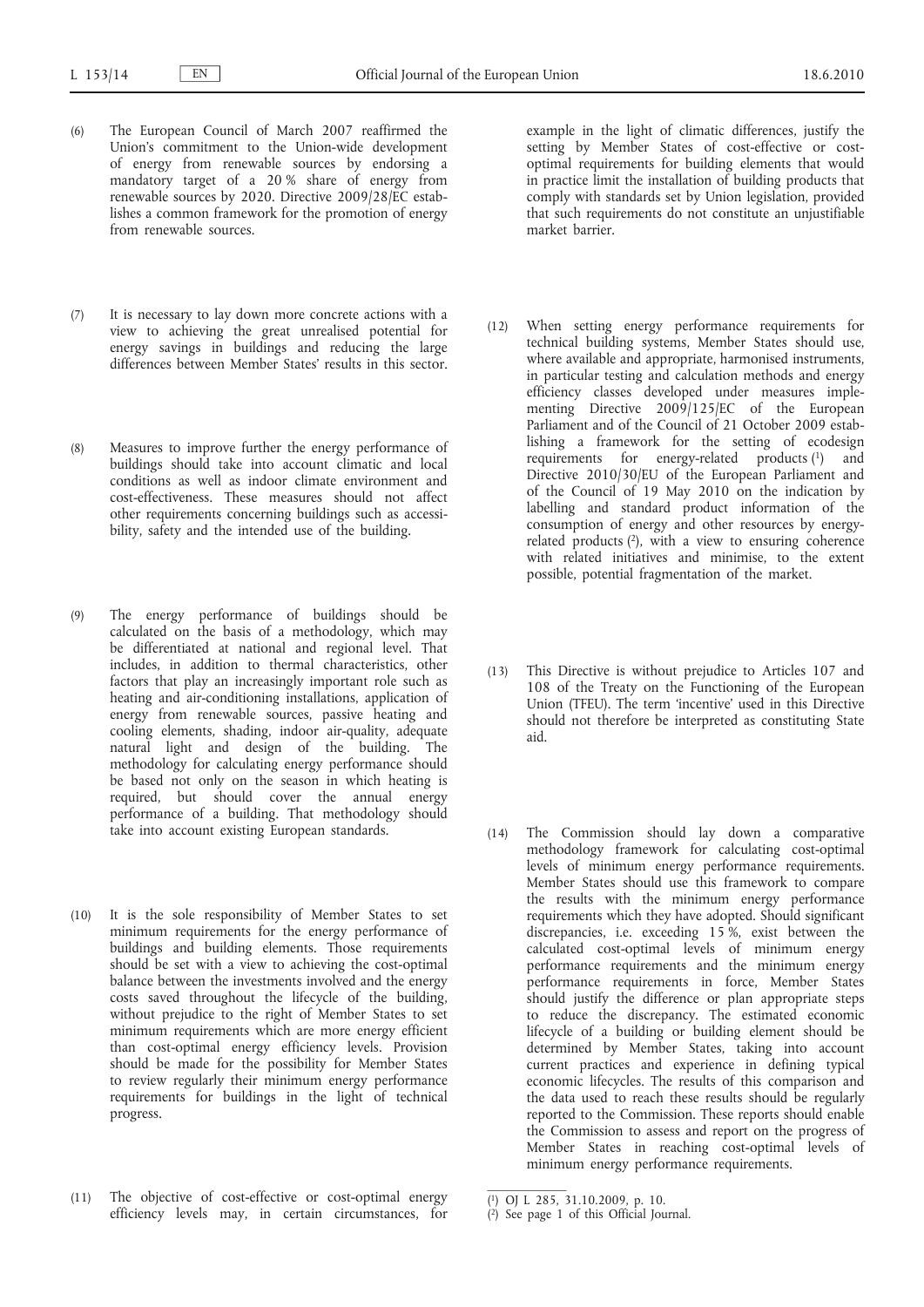- (15) Buildings have an impact on long-term energy consumption. Given the long renovation cycle for existing buildings, new, and existing buildings that are subject to major renovation, should therefore meet minimum energy performance requirements adapted to the local climate. As the application of alternative energy supply systems is not generally explored to its full potential, alternative energy supply systems should be considered for new buildings, regardless of their size, pursuant to the principle of first ensuring that energy needs for heating and cooling are reduced to costoptimal levels.
- (16) Major renovations of existing buildings, regardless of their size, provide an opportunity to take cost-effective measures to enhance energy performance. For reasons of cost-effectiveness, it should be possible to limit the minimum energy performance requirements to the renovated parts that are most relevant for the energy performance of the building. Member States should be able to choose to define a 'major renovation' either in terms of a percentage of the surface of the building envelope or in terms of the value of the building. If a Member State decides to define a major renovation in terms of the value of the building, values such as the actuarial value, or the current value based on the cost of reconstruction, excluding the value of the land upon which the building is situated, could be used.
- (17) Measures are needed to increase the number of buildings which not only fulfil current minimum energy performance requirements, but are also more energy efficient, thereby reducing both energy consumption and carbon dioxide emissions. For this purpose Member States should draw up national plans for increasing the number of nearly zero-energy buildings and regularly report such plans to the Commission.
- (18) Union financial instruments and other measures are being put into place or adapted with the aim of stimulating energy efficiency-related measures. Such financial instruments at Union level include, inter alia, Regulation (EC) No 1080/2006 of the European Parliament and of the Council of 5 July 2006 on the European Regional Development Fund  $(1)$ , amended to allow increased investments in energy efficiency in housing; the publicprivate partnership on a 'European energy-efficient buildings' initiative to promote green technologies and the development of energy-efficient systems and materials in new and renovated buildings; the EC-European Investment Bank (EIB) initiative 'EU sustainable

energy financing initiative' which aims to enable, inter alia, investments for energy efficiency and the EIB-led 'Marguerite Fund': the 2020 European Fund for Energy, Climate Change and Infrastructure; Council Directive 2009/47/EC of 5 May 2009 amending Directive 2006/112/EC as regards reduced rates of value added  $\text{tax}(2)$ , structural and cohesion funds instrument Jeremie (Joint European Resources for micro to medium enterprises); the Energy Efficiency Finance Facility; the Competitiveness and Innovation Framework Programme including the Intelligent Energy Europe II Programme focused specifically on removing market barriers related to energy efficiency and energy from renewable sources through for example the technical assistance facility ELENA (European Local Energy Assistance); the Covenant of Mayors; the Entrepreneurship and Innovation programme; the ICT Policy Support Programme 2010, and the Seventh Research Framework Programme. The European Bank for Reconstruction and Development also provides funding with the aim of stimulating energy-efficiency-related measures.

- (19) Union financial instruments should be used to give practical effect to the objectives of this Directive, without however substituting national measures. In particular, they should be used for providing appropriate and innovative means of financing to catalyse investment in energy efficiency measures. They could play an important role in the development of national, regional and local energy efficiency funds, instruments, or mechanisms, which deliver such financing possibilities to private property owners, to small and medium-sized enterprises and to energy efficiency service companies.
- (20) In order to provide the Commission with adequate information. Member States should draw up lists of existing and proposed measures, including those of a financial nature, other than those required by this Directive, which promote the objectives of this Directive. The existing and proposed measures listed by Member States may include, in particular, measures that aim to reduce existing legal and market barriers and encourage investments and/or other activities to increase the energy efficiency of new and existing buildings, thus potentially contributing to reducing energy poverty. Such measures could include, but should not be limited to, free or subsidised technical assistance and advice, direct subsidies, subsidised loan schemes or low interest loans, grant schemes and loan guarantee schemes. The public authorities and other institutions which provide those measures of a financial nature could link the application of such measures to the indicated energy performance and the recommendations from energy performance certificates.

<sup>(</sup> 1) OJ L 210, 31.7.2006, p. 1. (2) OJ L 116, 9.5.2009, p. 18.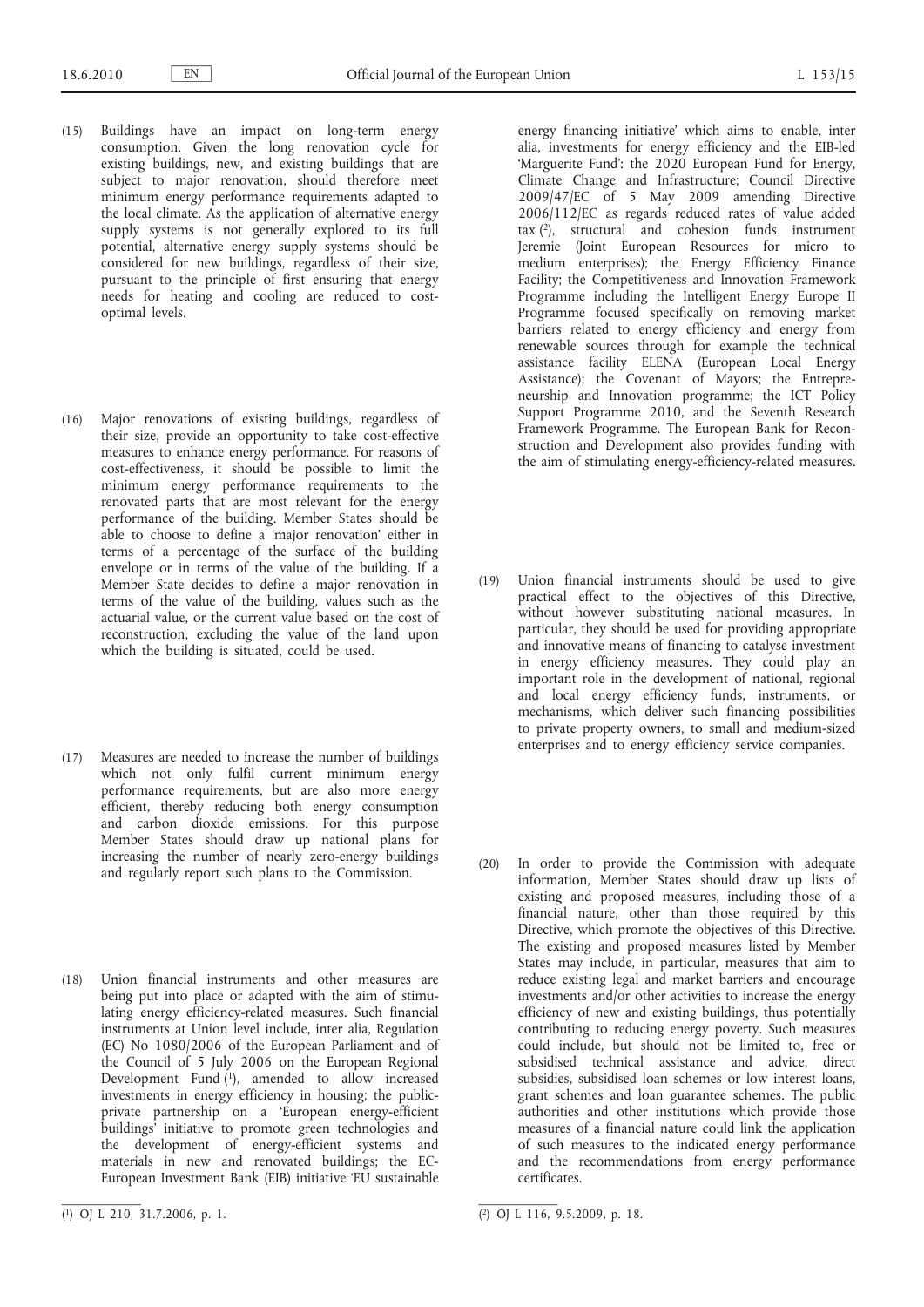- (21) In order to limit the reporting burden on Member States it should be possible to integrate the reports required by this Directive into the Energy Efficiency Action Plans referred to in Article 14(2) of Directive 2006/32/EC of the European Parliament and of the Council of 5 April 2006 on energy end-use efficiency and energy services (1). The public sector in each Member State should lead the way in the field of energy performance of buildings, and therefore the national plans should set more ambitious targets for the buildings occupied by public authorities.
- (22) The prospective buyer and tenant of a building or building unit should, in the energy performance certificate, be given correct information about the energy performance of the building and practical advice on improving such performance. Information campaigns may serve to further encourage owners and tenants to improve the energy performance of their building or building unit. Owners and tenants of commercial buildings should also be encouraged to exchange information regarding actual energy consumption, in order to ensure that all the data are available to make informed decisions about necessary improvements. The energy performance certificate should also provide information about the actual impact of heating and cooling on the energy needs of the building, on its primary energy consumption and on its carbon dioxide emissions.
- (23) Public authorities should lead by example and should endeavour to implement the recommendations included in the energy performance certificate. Member States should include within their national plans measures to support public authorities to become early adopters of energy efficiency improvements and to implement the recommendations included in the energy performance certificate as soon as feasible.
- (24) Buildings occupied by public authorities and buildings frequently visited by the public should set an example by showing that environmental and energy considerations are being taken into account and therefore those buildings should be subject to energy certification on a regular basis. The dissemination to the public of information on energy performance should be enhanced by clearly displaying these energy performance certificates, in particular in buildings of a certain size which are occupied by public authorities or which are frequently visited by the public, such as shops and shopping centres, supermarkets, restaurants, theatres, banks and hotels.
- (25) Recent years have seen a rise in the number of air-conditioning systems in European countries. This creates considerable problems at peak load times, increasing

the cost of electricity and disrupting the energy balance. Priority should be given to strategies which enhance the thermal performance of buildings during the summer period. To that end, there should be focus on measures which avoid overheating, such as shading and sufficient thermal capacity in the building construction, and further development and application of passive cooling techniques, primarily those that improve indoor climatic conditions and the microclimate around buildings.

- (26) Regular maintenance and inspection of heating and airconditioning systems by qualified personnel contributes to maintaining their correct adjustment in accordance with the product specification and in that way ensures optimal performance from an environmental, safety and energy point of view. An independent assessment of the entire heating and air-conditioning system should occur at regular intervals during its lifecycle in particular before its replacement or upgrading. In order to minimise the administrative burden on building owners and tenants, Member States should endeavour to combine inspections and certifications as far as possible.
- (27) A common approach to the energy performance certification of buildings and to the inspection of heating and air-conditioning systems, carried out by qualified and/or accredited experts, whose independence is to be guaranteed on the basis of objective criteria, will contribute to a level playing field as regards efforts made in Member States to energy saving in the buildings sector and will introduce transparency for prospective owners or users with regard to energy performance in the Union property market. In order to ensure the quality of energy performance certificates and of the inspection of heating and air-conditioning systems throughout the Union, an independent control mechanism should be established in each Member State.
- (28) Since local and regional authorities are critical for the successful implementation of this Directive, they should be consulted and involved, as and when appropriate in accordance with applicable national legislation, on planning issues, the development of programmes to provide information, training and awareness-raising, and on the implementation of this Directive at national or regional level. Such consultations may also serve to promote the provision of adequate guidance to local planners and building inspectors to carry out the necessary tasks. Furthermore, Member States should enable and encourage architects and planners to properly consider the optimal combination of improvements in energy efficiency, use of energy from renewable sources and use of district heating and cooling when planning, designing, building and renovating industrial or residential areas.

<sup>(</sup> 1) OJ L 114, 27.4.2006, p. 64.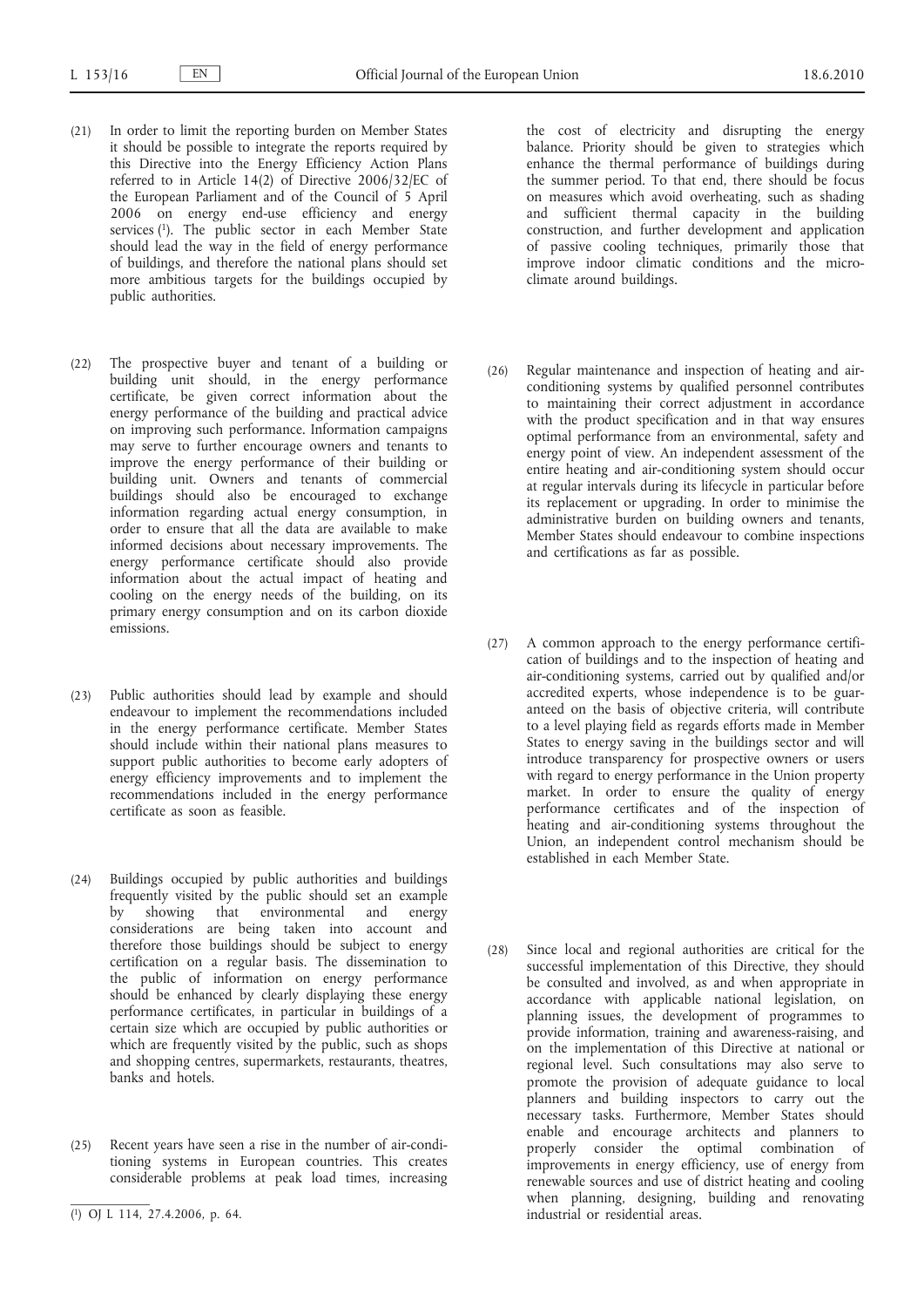- (29) Installers and builders are critical for the successful implementation of this Directive. Therefore, an adequate number of installers and builders should, through training and other measures, have the appropriate level of competence for the installation and integration of the energy efficient and renewable energy technology required.
- (30) Member States should take account of Directive 2005/36/EC of the European Parliament and of the Council of 7 September 2005 on the recognition of professional qualifications (1) with regard to the mutual recognition of professional experts which are addressed by this Directive, and the Commission should continue its activities under the Intelligent Energy Europe Programme on guidelines and recommendations for standards for the training of such professional experts.
- (31) In order to enhance the transparency of energy performance in the Union's non-residential property market, uniform conditions for a voluntary common certification scheme for the energy performance of non-residential buildings should be established. In accordance with Article 291 TFEU, rules and general principles concerning mechanisms for control by Member States of the Commission's exercise of implementing powers shall be laid down in advance by a regulation adopted in accordance with the ordinary legislative procedure. Pending the adoption of that new regulation, Council Decision 1999/468/EC of 28 June 1999 laying down the procedures for the exercise of implementing powers conferred on the Commission (2) continues to apply, with the exception of the regulatory procedure with scrutiny, which is not applicable.
- (32) The Commission should be empowered to adopt delegated acts in accordance with Article 290 TFEU in respect of the adaptation to technical progress of certain parts of the general framework set out in Annex I, and in respect of the establishment of a methodology framework for calculating cost-optimal levels of minimum energy performance requirements. It is of particular importance that the Commission carry out appropriate consultations during its preparatory work, including at expert level.
- (33) Since the objective of this Directive, namely of enhancing the energy performance of buildings, cannot be sufficiently achieved by the Member States, due to the complexity of the buildings sector and the inability of the national housing markets to adequately address the challenges of energy efficiency, and can by the reason of the scale and the effects of the action be better achieved at Union level, the Union may adopt measures, in accordance with the principle of subsidiarity as set out in Article 5 of the Treaty on European Union. In accordance with the principles of proportionality, as set out in that Article, this Directive does not go beyond what is necessary in order to achieve that objective.
- (34) The obligation to transpose this Directive into national law should be confined to those provisions which represent a substantive change as compared with Directive 2002/91/EC. The obligation to transpose the provisions which are unchanged arises under that Directive.
- (35) This Directive should be without prejudice to the obligations of the Member States relating to the time limits for transposition into national law and application of the Directive 2002/91/EC.
- (36) In accordance with point 34 of the Interinstitutional Agreement on better law-making (3), Member States are encouraged to draw up, for themselves and in the interest of the Union, their own tables, illustrating, as far as possible, the correlation between this Directive and the transposition measures, and to make them public,

HAVE ADOPTED THIS DIRECTIVE:

### *Article 1*

### **Subject matter**

1. This Directive promotes the improvement of the energy performance of buildings within the Union, taking into account outdoor climatic and local conditions, as well as indoor climate requirements and cost-effectiveness.

- 2. This Directive lays down requirements as regards:
- (a) the common general framework for a methodology for calculating the integrated energy performance of buildings and building units;
- (b) the application of minimum requirements to the energy performance of new buildings and new building units;
- (c) the application of minimum requirements to the energy performance of:
	- (i) existing buildings, building units and building elements that are subject to major renovation;
	- (ii) building elements that form part of the building envelope and that have a significant impact on the energy performance of the building envelope when they are retrofitted or replaced; and
	- (iii) technical building systems whenever they are installed, replaced or upgraded;

<sup>(</sup> 1) OJ L 255, 30.9.2005, p. 22.

 $(2)$  OJ L 184, 17.7.1999, p. 23.

 $\overline{(^3)}$  OJ C 321, 31.12.2003, p. 1.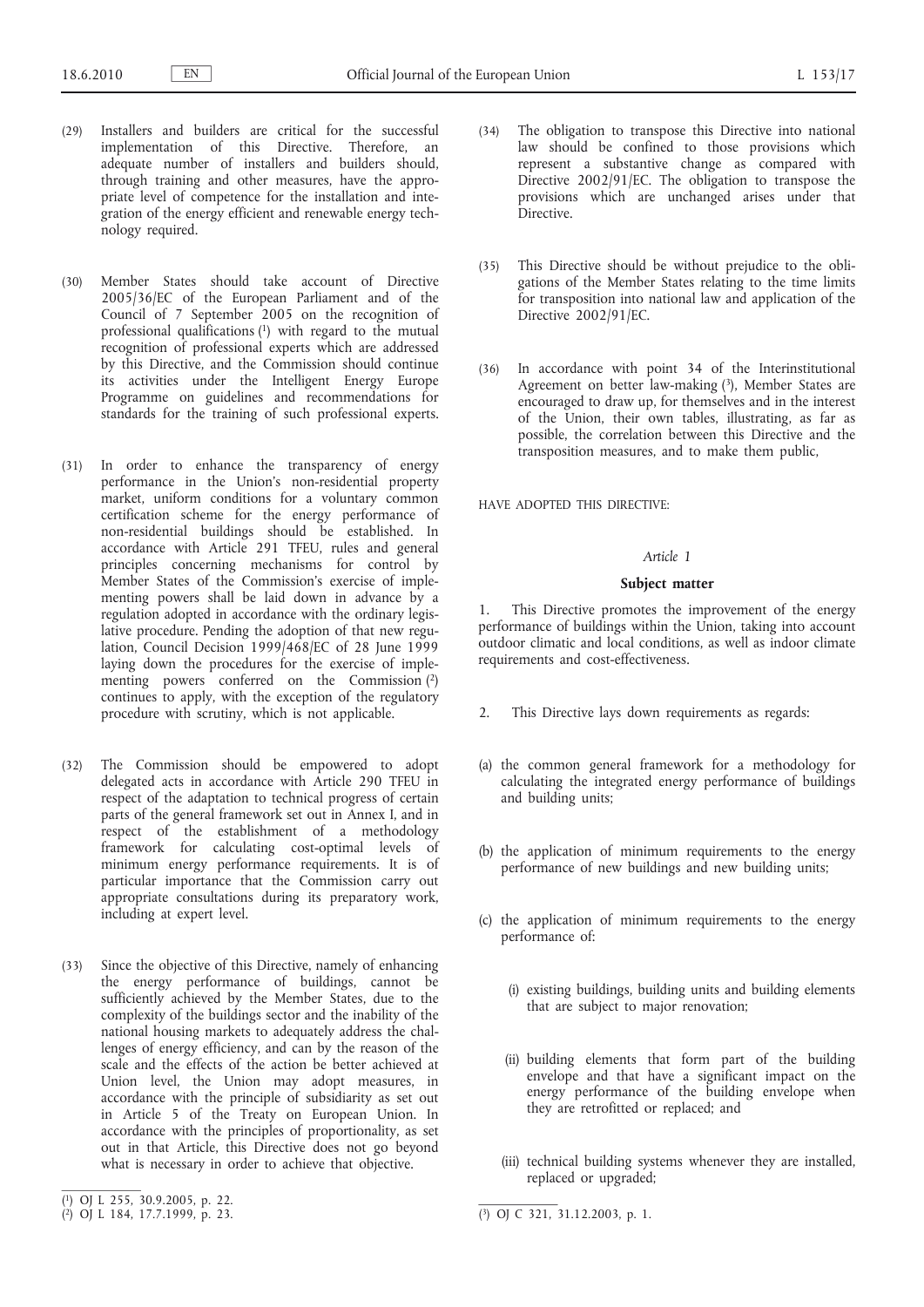- (d) national plans for increasing the number of nearly zeroenergy buildings;
- (e) energy certification of buildings or building units;
- (f) regular inspection of heating and air-conditioning systems in buildings; and
- (g) independent control systems for energy performance certificates and inspection reports.

3. The requirements laid down in this Directive are minimum requirements and shall not prevent any Member State from maintaining or introducing more stringent measures. Such measures shall be compatible with the Treaty on the Functioning of the European Union. They shall be notified to the Commission.

# *Article 2*

# **Definitions**

For the purpose of this Directive, the following definitions shall apply:

- 1. 'building' means a roofed construction having walls, for which energy is used to condition the indoor climate;
- 2. 'nearly zero-energy building' means a building that has a very high energy performance, as determined in accordance with Annex I. The nearly zero or very low amount of energy required should be covered to a very significant extent by energy from renewable sources, including energy from renewable sources produced on-site or nearby;
- 3. 'technical building system' means technical equipment for the heating, cooling, ventilation, hot water, lighting or for a combination thereof, of a building or building unit;
- 4. 'energy performance of a building' means the calculated or measured amount of energy needed to meet the energy demand associated with a typical use of the building, which includes, inter alia, energy used for heating, cooling, ventilation, hot water and lighting;
- 5. 'primary energy' means energy from renewable and nonrenewable sources which has not undergone any conversion or transformation process;
- 6. 'energy from renewable sources' means energy from renewable non-fossil sources, namely wind, solar, aerothermal, geothermal, hydrothermal and ocean energy, hydropower, biomass, landfill gas, sewage treatment plant gas and biogases;
- 7. 'building envelope' means the integrated elements of a building which separate its interior from the outdoor environment;
- 8. 'building unit' means a section, floor or apartment within a building which is designed or altered to be used separately;
- 9. 'building element' means a technical building system or an element of the building envelope;
- 10. 'major renovation' means the renovation of a building where:
	- (a) the total cost of the renovation relating to the building envelope or the technical building systems is higher than  $25%$  of the value of the building, excluding the value of the land upon which the building is situated; or
	- (b) more than 25 % of the surface of the building envelope undergoes renovation;

Member States may choose to apply option (a) or (b).

- 11. 'European standard' means a standard adopted by the European Committee for Standardisation, the European Committee for Electrotechnical Standardisation or the European Telecommunications Standards Institute and made available for public use;
- 12. 'energy performance certificate' means a certificate recognised by a Member State or by a legal person designated by it, which indicates the energy performance of a building or building unit, calculated according to a methodology adopted in accordance with Article 3;
- 13. 'cogeneration' means simultaneous generation in one process of thermal energy and electrical and/or mechanical energy;
- 14. 'cost-optimal level' means the energy performance level which leads to the lowest cost during the estimated economic lifecycle, where:
	- (a) the lowest cost is determined taking into account energy-related investment costs, maintenance and operating costs (including energy costs and savings, the category of building concerned, earnings from energy produced), where applicable, and disposal costs, where applicable; and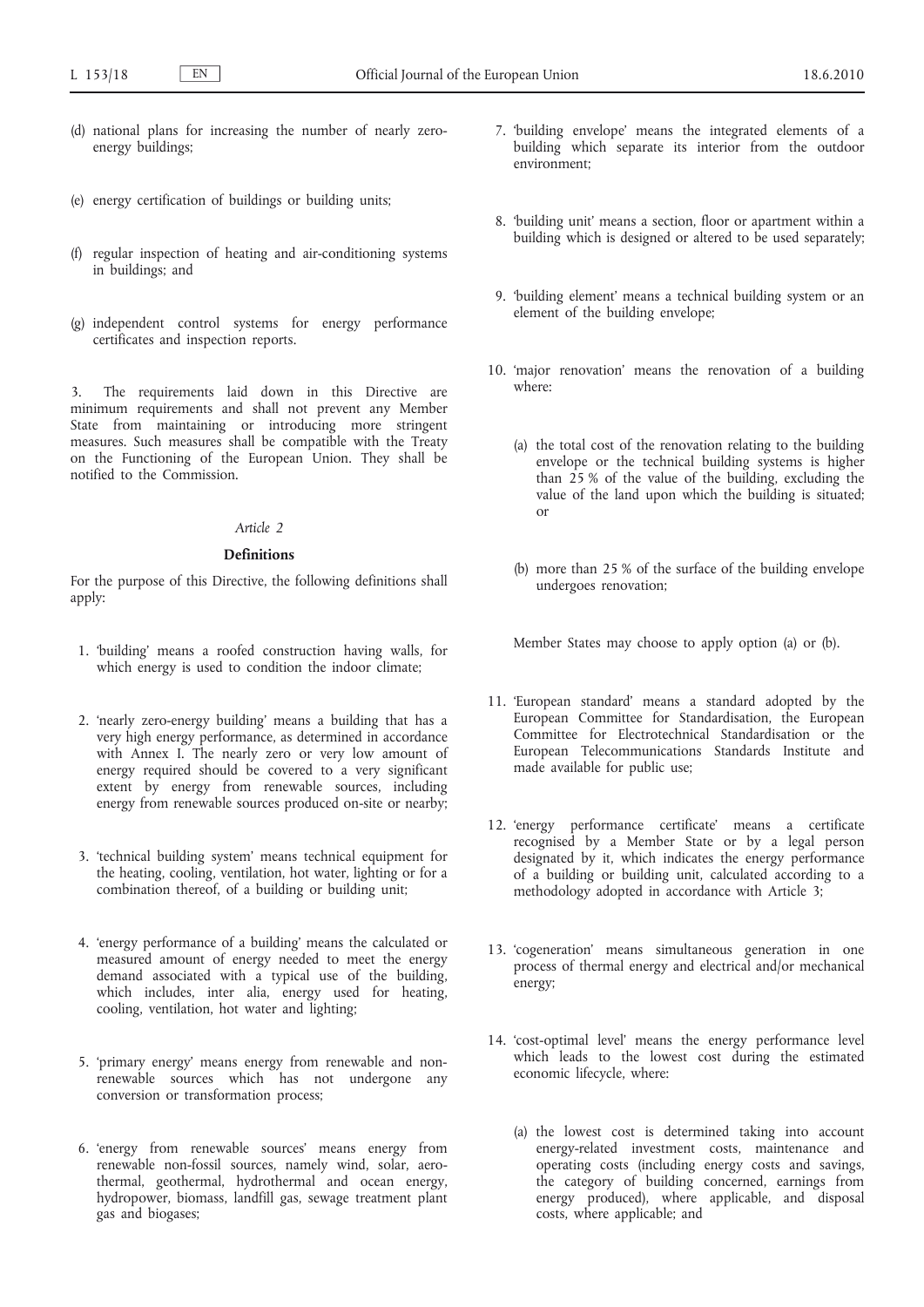(b) the estimated economic lifecycle is determined by each Member State. It refers to the remaining estimated economic lifecycle of a building where energy performance requirements are set for the building as a whole, or to the estimated economic lifecycle of a building element where energy performance requirements are set for building elements.

The cost-optimal level shall lie within the range of performance levels where the cost benefit analysis calculated over the estimated economic lifecycle is positive;

- 15. 'air-conditioning system' means a combination of the components required to provide a form of indoor air treatment, by which temperature is controlled or can be lowered;
- 16. 'boiler' means the combined boiler body-burner unit, designed to transmit to fluids the heat released from burning;
- 17. 'effective rated output' means the maximum calorific output, expressed in kW, specified and guaranteed by the manufacturer as being deliverable during continuous operation while complying with the useful efficiency indicated by the manufacturer;
- 18. 'heat pump' means a machine, a device or installation that transfers heat from natural surroundings such as air, water or ground to buildings or industrial applications by reversing the natural flow of heat such that it flows from a lower to a higher temperature. For reversible heat pumps, it may also move heat from the building to the natural surroundings;
- 19. 'district heating' or 'district cooling' means the distribution of thermal energy in the form of steam, hot water or chilled liquids, from a central source of production through a network to multiple buildings or sites, for the use of space or process heating or cooling.

# *Article 3*

# **Adoption of a methodology for calculating the energy performance of buildings**

Member States shall apply a methodology for calculating the energy performance of buildings in accordance with the common general framework set out in Annex I.

This methodology shall be adopted at national or regional level.

#### *Article 4*

### **Setting of minimum energy performance requirements**

1. Member States shall take the necessary measures to ensure that minimum energy performance requirements for buildings or building units are set with a view to achieving cost-optimal levels. The energy performance shall be calculated in accordance with the methodology referred to in Article 3. Cost-optimal levels shall be calculated in accordance with the comparative methodology framework referred to in Article 5 once the framework is in place.

Member States shall take the necessary measures to ensure that minimum energy performance requirements are set for building elements that form part of the building envelope and that have a significant impact on the energy performance of the building envelope when they are replaced or retrofitted, with a view to achieving cost-optimal levels.

When setting requirements, Member States may differentiate between new and existing buildings and between different categories of buildings.

These requirements shall take account of general indoor climate conditions, in order to avoid possible negative effects such as inadequate ventilation, as well as local conditions and the designated function and the age of the building.

A Member State shall not be required to set minimum energy performance requirements which are not cost-effective over the estimated economic lifecycle.

Minimum energy performance requirements shall be reviewed at regular intervals which shall not be longer than five years and, if necessary, shall be updated in order to reflect technical progress in the building sector.

2. Member States may decide not to set or apply the requirements referred to in paragraph 1 to the following categories of buildings:

- (a) buildings officially protected as part of a designated environment or because of their special architectural or historical merit, in so far as compliance with certain minimum energy performance requirements would unacceptably alter their character or appearance;
- (b) buildings used as places of worship and for religious activities;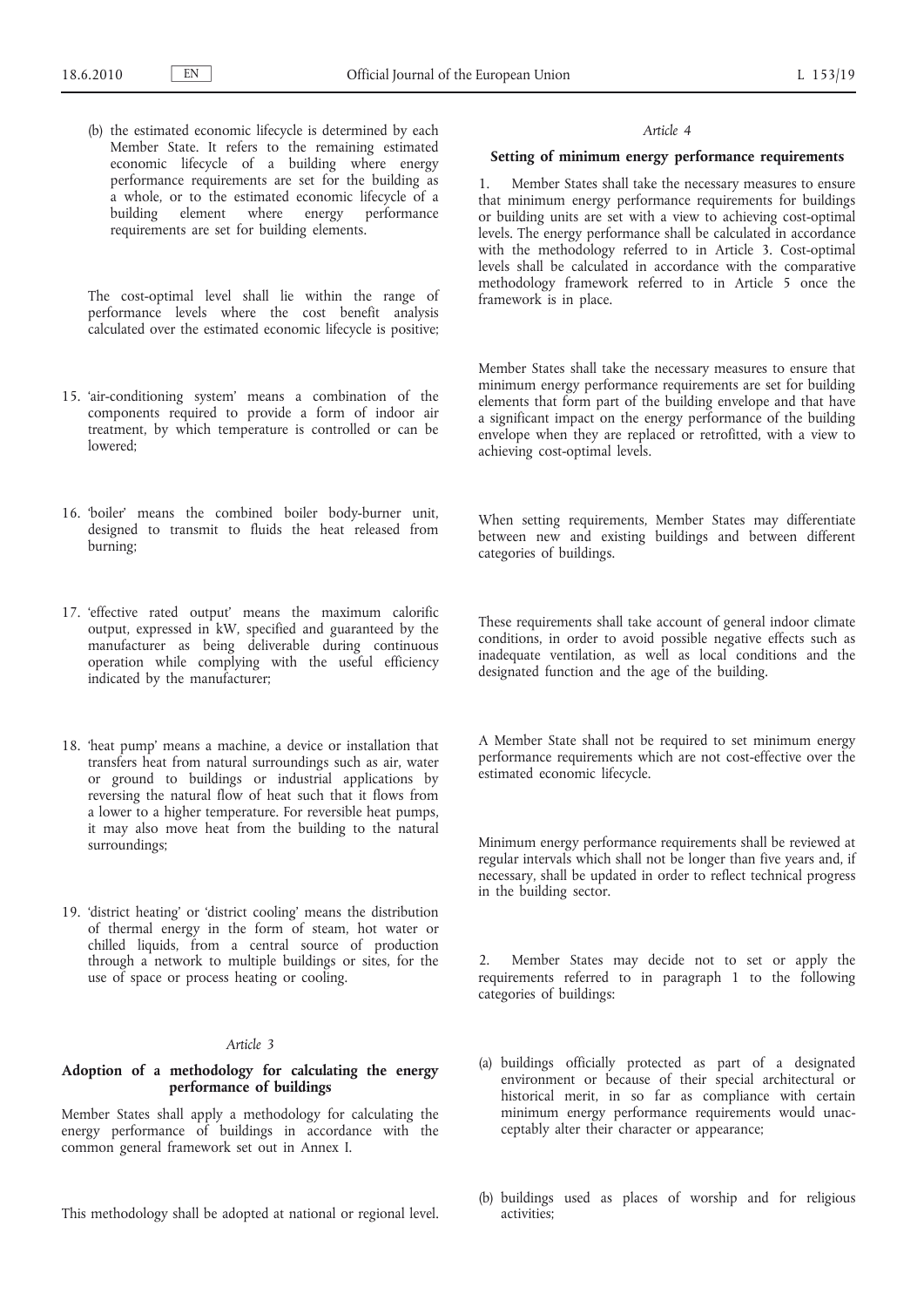- (c) temporary buildings with a time of use of two years or less, industrial sites, workshops and non-residential agricultural buildings with low energy demand and non-residential agricultural buildings which are in use by a sector covered by a national sectoral agreement on energy performance;
- (d) residential buildings which are used or intended to be used for either less than four months of the year or, alternatively, for a limited annual time of use and with an expected energy consumption of less than 25 % of what would be the result of all-year use;
- (e) stand-alone buildings with a total useful floor area of less than  $50 \text{ m}^2$ .

# *Article 5*

# **Calculation of cost-optimal levels of minimum energy performance requirements**

1. The Commission shall establish by means of delegated acts in accordance with Articles 23, 24 and 25 by 30 June 2011 a comparative methodology framework for calculating cost-optimal levels of minimum energy performance requirements for buildings and building elements.

The comparative methodology framework shall be established in accordance with Annex III and shall differentiate between new and existing buildings and between different categories of buildings.

2. Member States shall calculate cost-optimal levels of minimum energy performance requirements using the comparative methodology framework established in accordance with paragraph 1 and relevant parameters, such as climatic conditions and the practical accessibility of energy infrastructure, and compare the results of this calculation with the minimum energy performance requirements in force.

Member States shall report to the Commission all input data and assumptions used for those calculations and the results of those calculations. The report may be included in the Energy Efficiency Action Plans referred to in Article 14(2) of Directive 2006/32/EC. Member States shall submit those reports to the Commission at regular intervals, which shall not be longer than five years. The first report shall be submitted by 30 June 2012.

3. If the result of the comparison performed in accordance with paragraph 2 shows that the minimum energy performance requirements in force are significantly less energy efficient than cost-optimal levels of minimum energy performance requirements, the Member State concerned shall justify this difference in writing to the Commission in the report referred to in paragraph 2, accompanied, to the extent that the gap cannot be justified, by a plan outlining appropriate steps to significantly reduce the gap by the next review of the energy performance requirements as referred to in Article 4(1).

4. The Commission shall publish a report on the progress of the Member States in reaching cost-optimal levels of minimum energy performance requirements.

# *Article 6*

# **New buildings**

1. Member States shall take the necessary measures to ensure that new buildings meet the minimum energy performance requirements set in accordance with Article 4.

For new buildings, Member States shall ensure that, before construction starts, the technical, environmental and economic feasibility of high-efficiency alternative systems such as those listed below, if available, is considered and taken into account:

- (a) decentralised energy supply systems based on energy from renewable sources;
- (b) cogeneration;
- (c) district or block heating or cooling, particularly where it is based entirely or partially on energy from renewable sources;
- (d) heat pumps.

2. Member States shall ensure that the analysis of alternative systems referred to in paragraph 1 is documented and available for verification purposes.

That analysis of alternative systems may be carried out for individual buildings or for groups of similar buildings or for common typologies of buildings in the same area. As far as collective heating and cooling systems are concerned, the analysis may be carried out for all buildings connected to the system in the same area.

# *Article 7*

# **Existing buildings**

Member States shall take the necessary measures to ensure that when buildings undergo major renovation, the energy performance of the building or the renovated part thereof is upgraded in order to meet minimum energy performance requirements set in accordance with Article 4 in so far as this is technically, functionally and economically feasible.

Those requirements shall be applied to the renovated building or building unit as a whole. Additionally or alternatively, requirements may be applied to the renovated building elements.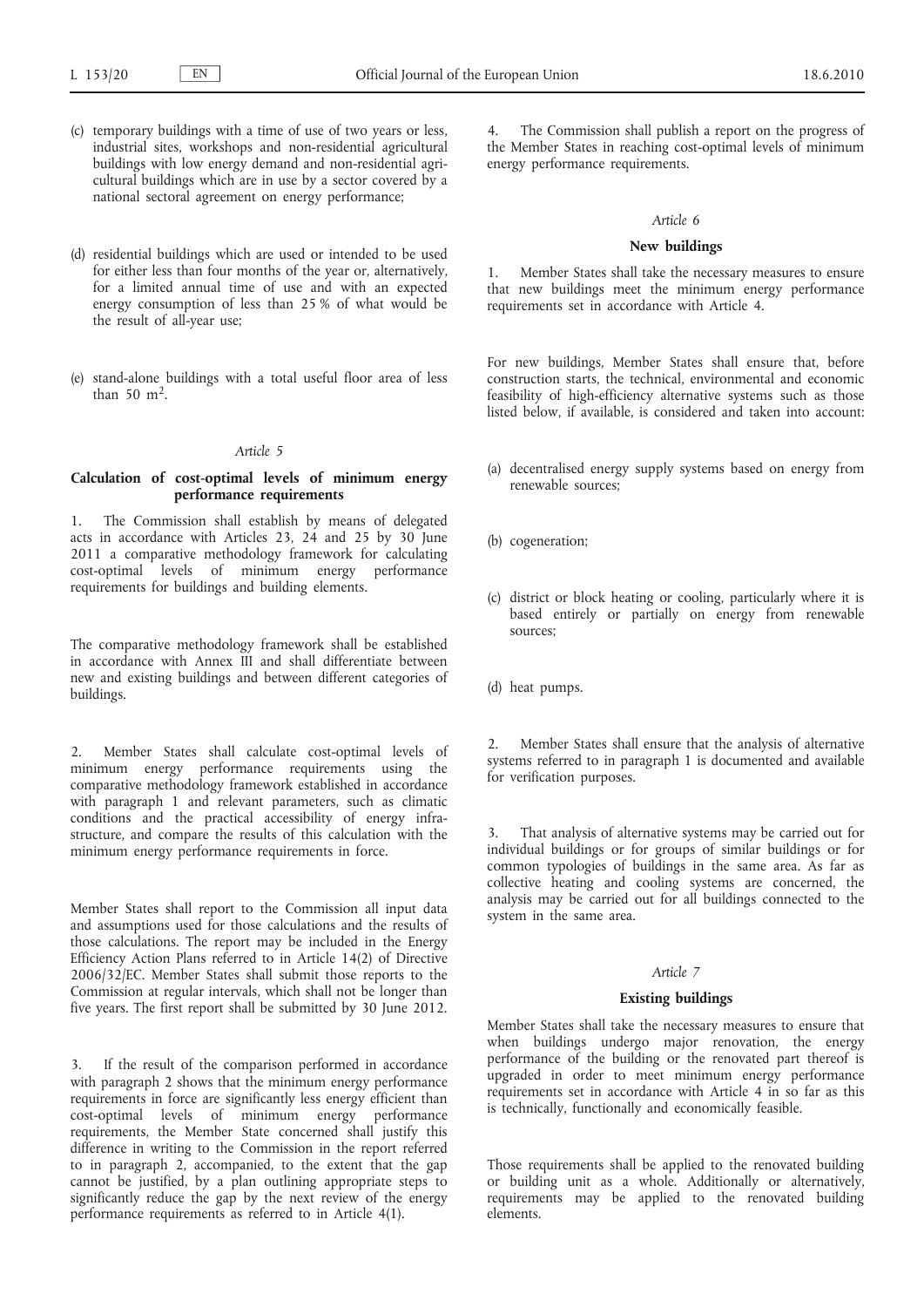Member States shall in addition take the necessary measures to ensure that when a building element that forms part of the building envelope and has a significant impact on the energy performance of the building envelope, is retrofitted or replaced, the energy performance of the building element meets minimum energy performance requirements in so far as this is technically, functionally and economically feasible.

Member States shall determine these minimum energy performance requirements in accordance with Article 4.

Member States shall encourage, in relation to buildings undergoing major renovation, the consideration and taking into account of high-efficiency alternative systems, as referred to in Article 6(1), in so far as this is technically, functionally and economically feasible.

# *Article 8*

# **Technical building systems**

1. Member States shall, for the purpose of optimising the energy use of technical building systems, set system requirements in respect of the overall energy performance, the proper installation, and the appropriate dimensioning, adjustment and control of the technical building systems which are installed in existing buildings. Member States may also apply these system requirements to new buildings.

System requirements shall be set for new, replacement and upgrading of technical building systems and shall be applied in so far as they are technically, economically and functionally feasible.

The system requirements shall cover at least the following:

- (a) heating systems;
- (b) hot water systems;
- (c) air-conditioning systems;
- (d) large ventilation systems;

or a combination of such systems.

2. Member States shall encourage the introduction of intelligent metering systems whenever a building is constructed or undergoes major renovation, whilst ensuring that this encouragement is in line with point 2 of Annex I to Directive 2009/72/EC of the European Parliament and of the Council of 13 July 2009 concerning common rules for the internal market in electricity (1). Member States may furthermore

encourage, where appropriate, the installation of active control systems such as automation, control and monitoring systems that aim to save energy.

# *Article 9*

# **Nearly zero-energy buildings**

1. Member States shall ensure that:

- (a) by 31 December 2020, all new buildings are nearly zeroenergy buildings; and
- (b) after 31 December 2018, new buildings occupied and owned by public authorities are nearly zero-energy buildings.

Member States shall draw up national plans for increasing the number of nearly zero-energy buildings. These national plans may include targets differentiated according to the category of building.

2. Member States shall furthermore, following the leading example of the public sector, develop policies and take measures such as the setting of targets in order to stimulate the transformation of buildings that are refurbished into nearly zero-energy buildings, and inform the Commission thereof in their national plans referred to in paragraph 1.

3. The national plans shall include, inter alia, the following elements:

- (a) the Member State's detailed application in practice of the definition of nearly zero-energy buildings, reflecting their national, regional or local conditions, and including a numerical indicator of primary energy use expressed in kWh/m<sup>2</sup> per year. Primary energy factors used for the determination of the primary energy use may be based on national or regional yearly average values and may take into account relevant European standards;
- (b) intermediate targets for improving the energy performance of new buildings, by 2015, with a view to preparing the implementation of paragraph 1;
- (c) information on the policies and financial or other measures adopted in the context of paragraphs 1 and 2 for the promotion of nearly zero-energy buildings, including details of national requirements and measures concerning the use of energy from renewable sources in new buildings and existing buildings undergoing major renovation in the context of Article  $13(4)$  of Directive 2009/28/EC and Articles 6 and 7 of this Directive.

<sup>(</sup> 1) OJ L 211, 14.8.2009, p. 55.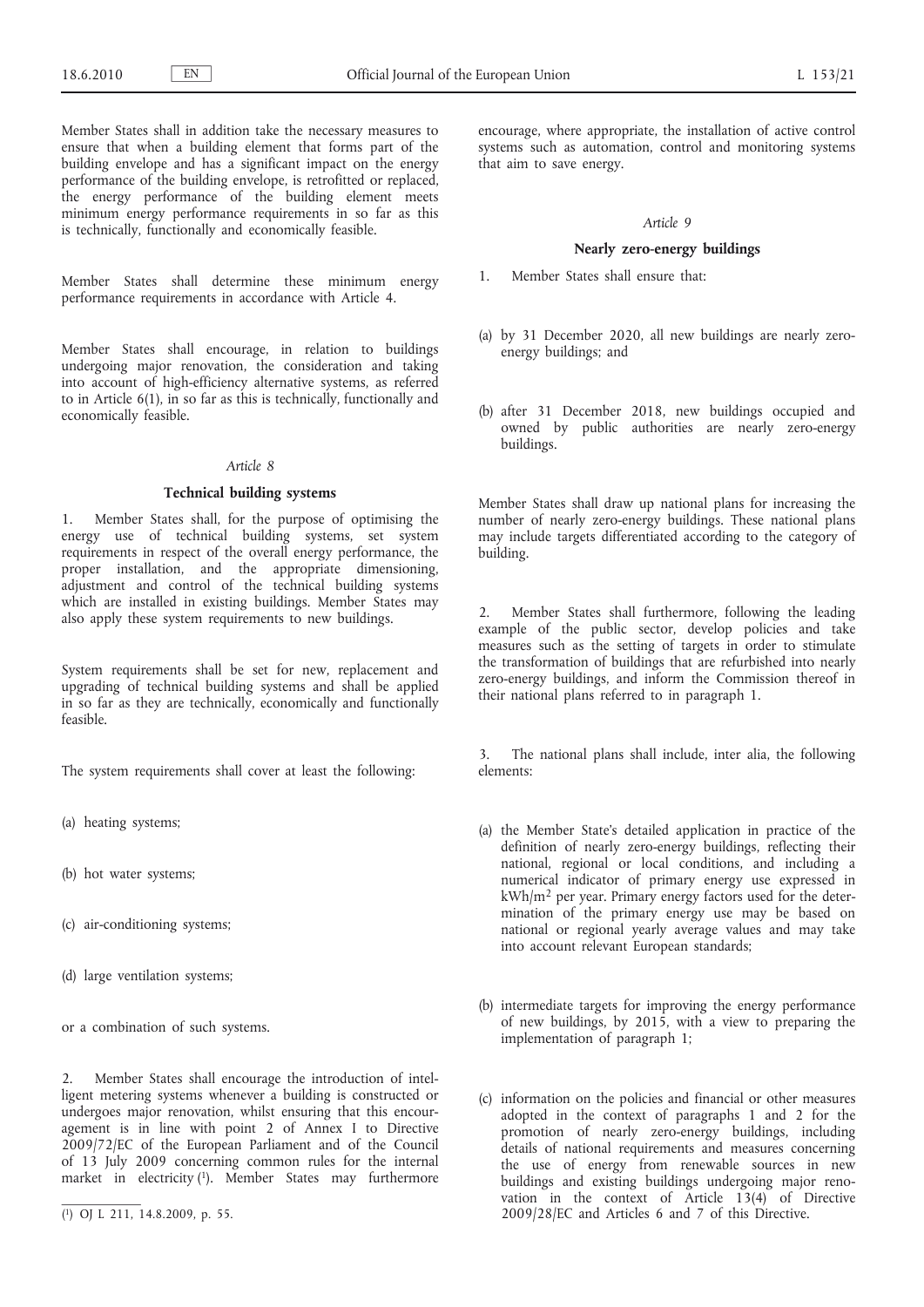The Commission shall evaluate the national plans referred to in paragraph 1, notably the adequacy of the measures envisaged by the Member State in relation to the objectives of this Directive. The Commission, taking due account of the principle of subsidiarity, may request further specific information regarding the requirements set out in paragraphs 1, 2 and 3. In that case, the Member State concerned shall submit the requested information or propose amendments within nine months following the request from the Commission. Following its evaluation, the Commission may issue a recommendation.

5. The Commission shall by 31 December 2012 and every three years thereafter publish a report on the progress of Member States in increasing the number of nearly zero-energy buildings. On the basis of that report the Commission shall develop an action plan and, if necessary, propose measures to increase the number of those buildings and encourage best practices as regards the cost-effective transformation of existing buildings into nearly zero-energy buildings.

6. Member States may decide not to apply the requirements set out in points (a) and (b) of paragraph 1 in specific and justifiable cases where the cost-benefit analysis over the economic lifecycle of the building in question is negative. Member States shall inform the Commission of the principles of the relevant legislative regimes.

#### *Article 10*

## **Financial incentives and market barriers**

1. In view of the importance of providing appropriate financing and other instruments to catalyse the energy performance of buildings and the transition to nearly zeroenergy buildings, Member States shall take appropriate steps to consider the most relevant such instruments in the light of national circumstances.

2. Member States shall draw up, by 30 June 2011, a list of existing and, if appropriate, proposed measures and instruments including those of a financial nature, other than those required by this Directive, which promote the objectives of this Directive.

Member States shall update this list every three years. Member States shall communicate these lists to the Commission, which they may do by including them in the Energy Efficiency Action Plans referred to in Article 14(2) of Directive 2006/32/EC.

3. The Commission shall examine the effectiveness of the listed existing and proposed measures referred to in paragraph 2 as well as of relevant Union instruments, in supporting the implementation of this Directive. On the basis of that examination, and taking due account of the principle of subsidiarity, the Commission may provide advice or recommendations as regards specific national schemes and coordination with Union and international financial institutions. The Commission

may include its examination and possible advice or recommendations in its report on the National Energy Efficiency Plans referred to in Article 14(5) of Directive 2006/32/EC.

4. The Commission shall, where appropriate, assist upon request Member States in setting up national or regional financial support programmes with the aim of increasing energy efficiency in buildings, especially of existing buildings, by supporting the exchange of best practice between the responsible national or regional authorities or bodies.

In order to improve financing in support of the implementation of this Directive and taking due account of the principle of subsidiarity, the Commission shall, preferably by 2011, present an analysis on, in particular:

- (a) the effectiveness, the appropriateness of the level, and the actual amount used, of structural funds and framework programmes that were used for increasing energy efficiency in buildings, especially in housing;
- (b) the effectiveness of the use of funds from the EIB and other public finance institutions;
- (c) the coordination of Union and national funding and other forms of support that can act as a leverage for stimulating investments in energy efficiency and the adequacy of such funds for achieving Union objectives.

On the basis of that analysis, and in accordance with the multiannual financial framework, the Commission may subsequently submit, if it considers this appropriate, proposals with respect to Union instruments to the European Parliament and the Council.

6. Member States shall take account of the cost-optimal levels of energy performance when providing incentives for the construction or major renovation of buildings.

7. The provisions of this Directive shall not prevent Member States from providing incentives for new buildings, renovations or building elements which go beyond the cost-optimal levels.

# *Article 11*

### **Energy performance certificates**

1. Member States shall lay down the necessary measures to establish a system of certification of the energy performance of buildings. The energy performance certificate shall include the energy performance of a building and reference values such as minimum energy performance requirements in order to make it possible for owners or tenants of the building or building unit to compare and assess its energy performance.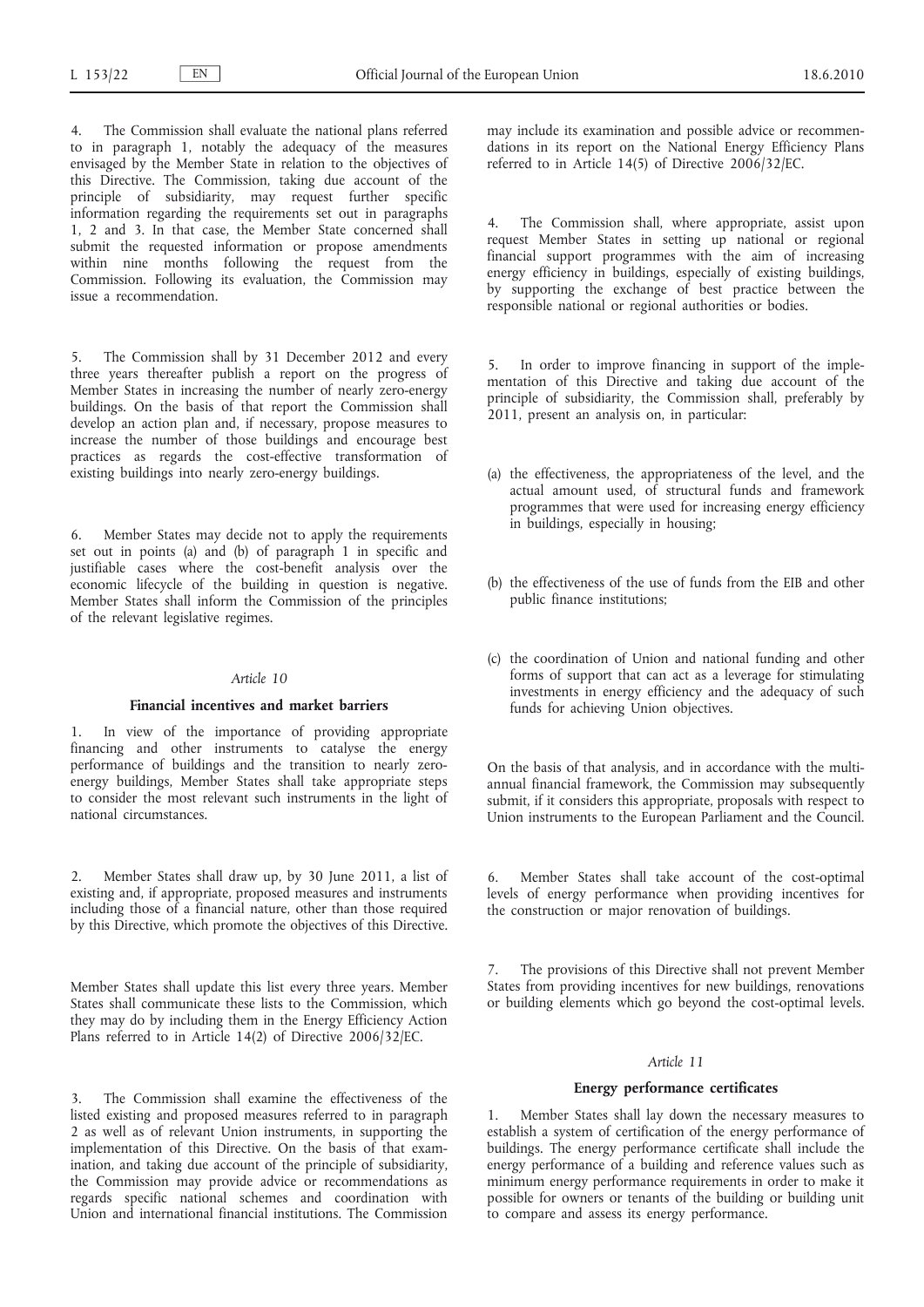The energy performance certificate may include additional information such as the annual energy consumption for nonresidential buildings and the percentage of energy from renewable sources in the total energy consumption.

2. The energy performance certificate shall include recommendations for the cost-optimal or cost-effective improvement of the energy performance of a building or building unit, unless there is no reasonable potential for such improvement compared to the energy performance requirements in force.

The recommendations included in the energy performance certificate shall cover:

- (a) measures carried out in connection with a major renovation of the building envelope or technical building system(s); and
- (b) measures for individual building elements independent of a major renovation of the building envelope or technical building system(s).

The recommendations included in the energy performance certificate shall be technically feasible for the specific building and may provide an estimate for the range of payback periods or cost-benefits over its economic lifecycle.

4. The energy performance certificate shall provide an indication as to where the owner or tenant can receive more detailed information, including as regards the cost-effectiveness of the recommendations made in the energy performance certificate. The evaluation of cost effectiveness shall be based on a set of standard conditions, such as the assessment of energy savings and underlying energy prices and a preliminary cost forecast. In addition, it shall contain information on the steps to be taken to implement the recommendations. Other information on related topics, such as energy audits or incentives of a financial or other nature and financing possibilities may also be provided to the owner or tenant.

5. Subject to national rules, Member States shall encourage public authorities to take into account the leading role which they should play in the field of energy performance of buildings, inter alia, by implementing the recommendations included in the energy performance certificate issued for buildings owned by them within its validity period.

- 6. Certification for building units may be based:
- (a) on a common certification of the whole building; or
- (b) on the assessment of another representative building unit with the same energy-relevant characteristics in the same building.

7. Certification for single-family houses may be based on the assessment of another representative building of similar design and size with a similar actual energy performance quality if such correspondence can be guaranteed by the expert issuing the energy performance certificate.

8. The validity of the energy performance certificate shall not exceed 10 years.

9. The Commission shall, by 2011, in consultation with the relevant sectors, adopt a voluntary common European Union certification scheme for the energy performance of non-residential buildings. That measure shall be adopted in accordance with the advisory procedure referred to in Article 26(2). Member States are encouraged to recognise or use the scheme, or use part thereof by adapting it to national circumstances.

### *Article 12*

### **Issue of energy performance certificates**

1. Member States shall ensure that an energy performance certificate is issued for:

- (a) buildings or building units which are constructed, sold or rented out to a new tenant; and
- (b) buildings where a total useful floor area over 500  $m<sup>2</sup>$  is occupied by a public authority and frequently visited by the public. On 9 July 2015, this threshold of 500 m<sup>2</sup> shall be lowered to  $250 \text{ m}^2$ .

The requirement to issue an energy performance certificate does not apply where a certificate, issued in accordance with either Directive 2002/91/EC or this Directive, for the building or building unit concerned is available and valid.

2. Member States shall require that, when buildings or building units are constructed, sold or rented out, the energy performance certificate or a copy thereof is shown to the prospective new tenant or buyer and handed over to the buyer or new tenant.

3. Where a building is sold or rented out in advance of construction, Member States may require the seller to provide an assessment of its future energy performance, as a derogation from paragraphs 1 and 2; in this case, the energy performance certificate shall be issued at the latest once the building has been constructed.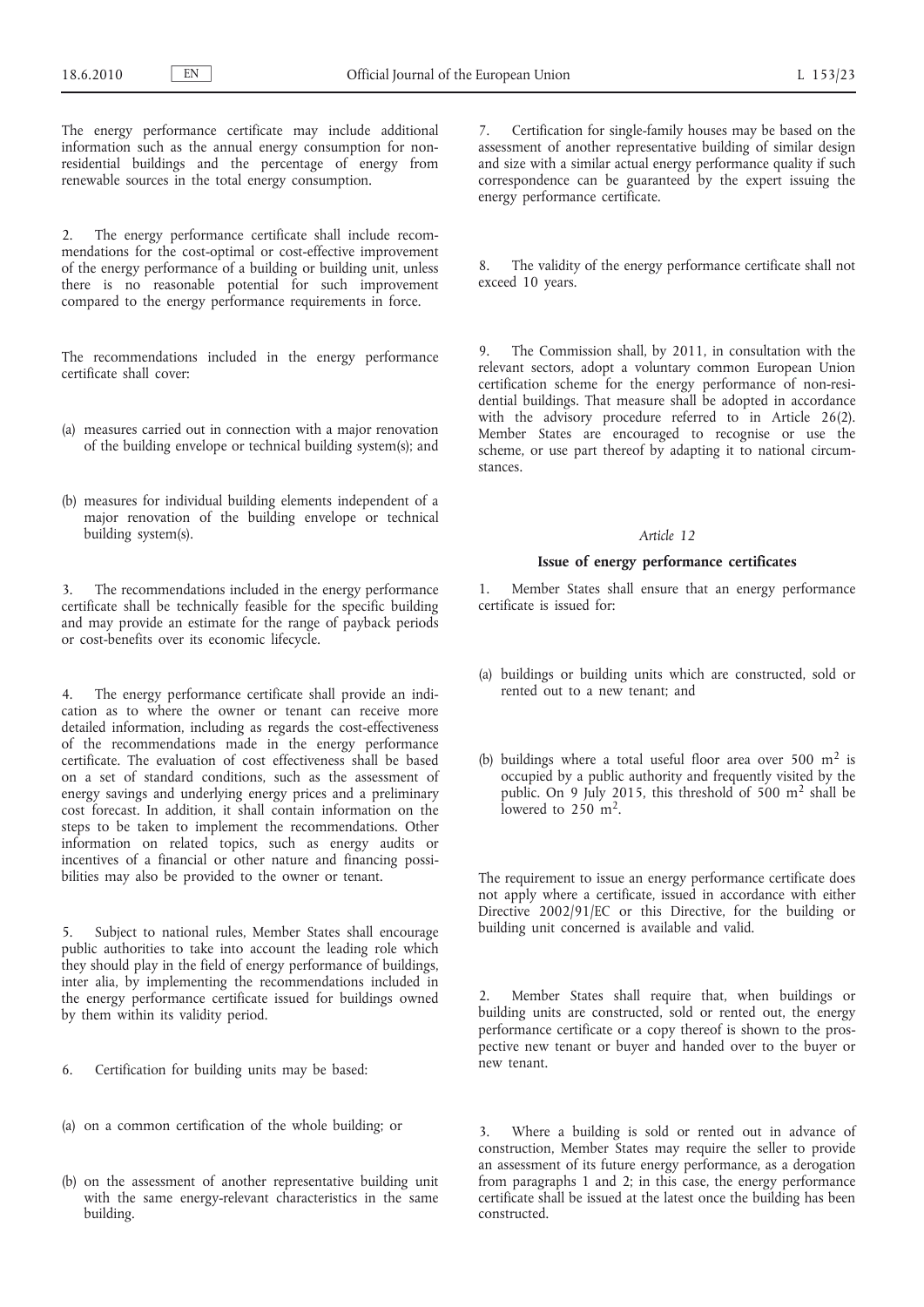4. Member States shall require that when:

- buildings having an energy performance certificate,
- building units in a building having an energy performance certificate, and
- building units having an energy performance certificate,

are offered for sale or for rent, the energy performance indicator of the energy performance certificate of the building or the building unit, as applicable, is stated in the advertisements in commercial media.

5. The provisions of this Article shall be implemented in accordance with applicable national rules on joint ownership or common property.

6. Member States may exclude the categories of buildings referred to in Article  $4(2)$  from the application of paragraphs 1, 2, 4 and 5 of this Article.

7. The possible effects of energy performance certificates in terms of legal proceedings, if any, shall be decided in accordance with national rules.

# *Article 13*

## **Display of energy performance certificates**

Member States shall take measures to ensure that where a total useful floor area over 500  $m<sup>2</sup>$  of a building for which an energy performance certificate has been issued in accordance with Article 12(1) is occupied by public authorities and frequently visited by the public, the energy performance certificate is displayed in a prominent place clearly visible to the public.

On 9 July 2015, this threshold of 500 m<sup>2</sup> shall be lowered to  $250 \text{ m}^2$ .

2. Member States shall require that where a total useful floor area over 500  $m^2$  of a building for which an energy performance certificate has been issued in accordance with Article 12(1) is frequently visited by the public, the energy performance certificate is displayed in a prominent place clearly visible to the public.

The provisions of this Article do not include an obligation to display the recommendations included in the energy performance certificate.

## *Article 14*

## **Inspection of heating systems**

1. Member States shall lay down the necessary measures to establish a regular inspection of the accessible parts of systems used for heating buildings, such as the heat generator, control system and circulation pump(s), with boilers of an effective rated output for space heating purposes of more than 20 kW. That inspection shall include an assessment of the boiler efficiency and the boiler sizing compared with the heating requirements of the building. The assessment of the boiler sizing does not have to be repeated as long as no changes were made to the heating system or as regards the heating requirements of the building in the meantime.

Member States may reduce the frequency of such inspections or lighten them as appropriate, where an electronic monitoring and control system is in place.

2. Member States may set different inspection frequencies depending on the type and effective rated output of the heating system whilst taking into account the costs of the inspection of the heating system and the estimated energy cost savings that may result from the inspection.

3. Heating systems with boilers of an effective rated output of more than 100 kW shall be inspected at least every two years.

For gas boilers, this period may be extended to four years.

4. As an alternative to paragraphs 1, 2 and 3 Member States may opt to take measures to ensure the provision of advice to users concerning the replacement of boilers, other modifications to the heating system and alternative solutions to assess the efficiency and appropriate size of the boiler. The overall impact of this approach shall be equivalent to that arising from the provisions set out in paragraphs 1, 2 and 3.

Where Member States choose to apply the measures referred to in the first subparagraph, they shall submit to the Commission a report on the equivalence of those measures to measures referred to in paragraphs 1, 2 and 3 of this Article by 30 June 2011 at the latest. Member States shall submit these reports to the Commission every three years. The reports may be included in the Energy Efficiency Action Plans referred to in Article 14(2) of Directive 2006/32/EC.

After receiving the national report from a Member State about the application of the option as described in paragraph 4, the Commission may request further specific information regarding the requirements and equivalence of the measures set out in that paragraph. In that case, the Member State concerned shall present the requested information or propose amendments within nine months.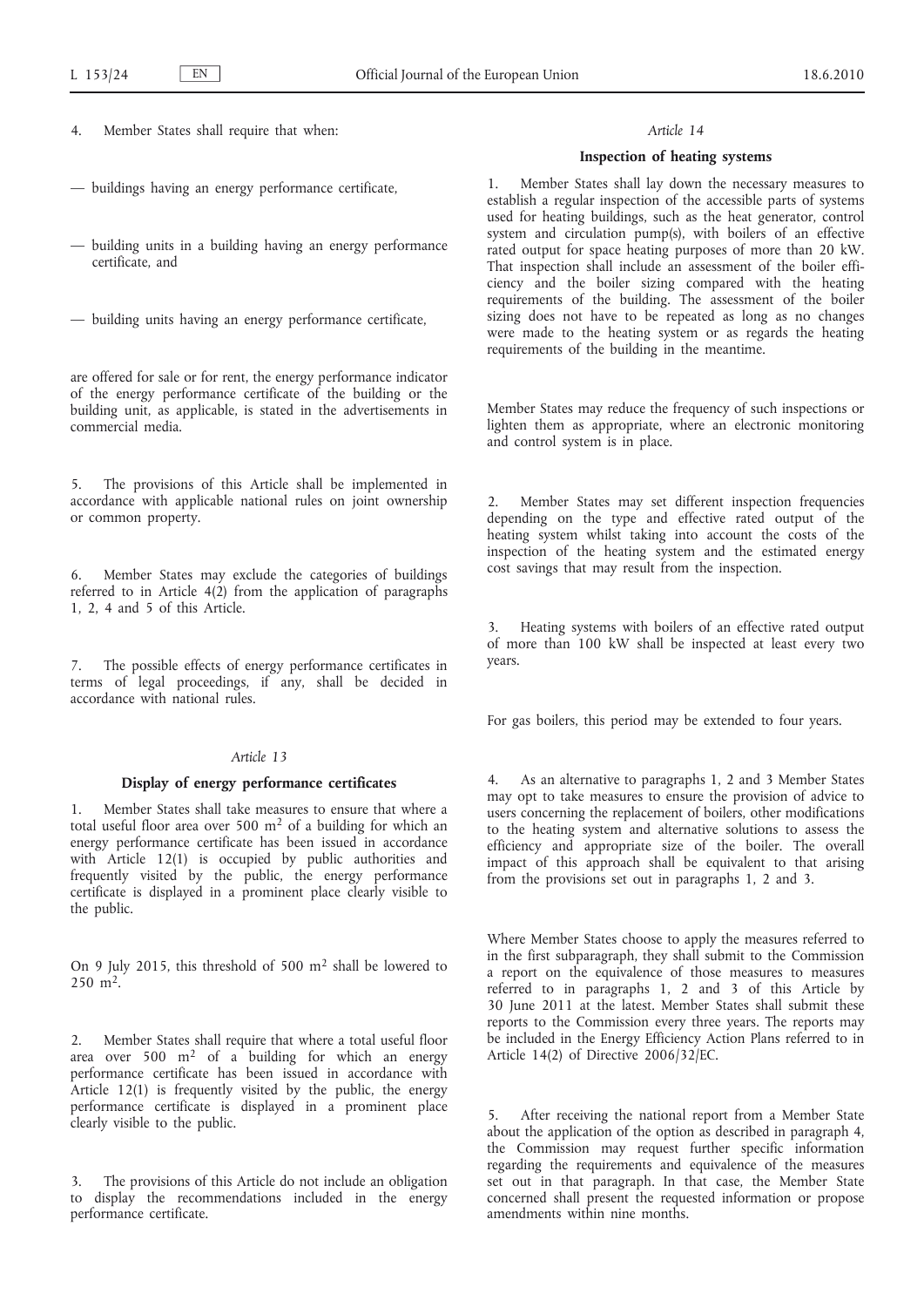#### *Article 15*

# **Inspection of air-conditioning systems**

1. Member States shall lay down the necessary measures to establish a regular inspection of the accessible parts of air-conditioning systems of an effective rated output of more than 12 kW. The inspection shall include an assessment of the air-conditioning efficiency and the sizing compared to the cooling requirements of the building. The assessment of the sizing does not have to be repeated as long as no changes were made to this air-conditioning system or as regards the cooling requirements of the building in the meantime.

Member States may reduce the frequency of such inspections or lighten them, as appropriate, where an electronic monitoring and control system is in place.

2. The Member States may set different inspection frequencies depending on the type and effective rated output of the air-conditioning system, whilst taking into account the costs of the inspection of the air-conditioning system and the estimated energy cost savings that may result from the inspection.

3. In laying down the measures referred to in paragraphs 1 and 2 of this Article, Member States shall, as far as is economically and technically feasible, ensure that inspections are carried out in accordance with the inspection of heating systems and other technical systems referred to in Article 14 of this Directive and the inspection of leakages referred to in Regulation (EC) No 842/2006 of the European Parliament and of the Council of 17 May 2006 on certain fluorinated greenhouse gases (1).

4. As an alternative to paragraphs 1, 2 and 3 Member States may opt to take measures to ensure the provision of advice to users on the replacement of air-conditioning systems or on other modifications to the air-conditioning system which may include inspections to assess the efficiency and appropriate size of the air-conditioning system. The overall impact of this approach shall be equivalent to that arising from the provisions set out in paragraphs 1, 2 and 3.

Where Member States apply the measures referred to in the first subparagraph, they shall, by 30 June 2011 at the latest, submit to the Commission a report on the equivalence of those measures to the measures referred to in paragraphs 1, 2 and 3 of this Article. Member States shall submit these reports to the Commission every three years. The reports may be included in the Energy Efficiency Action Plans referred to in Article 14(2) of Directive 2006/32/EC.

5. After receiving the national report from a Member State about the application of the option as described in paragraph 4, the Commission may request further specific information regarding the requirements and equivalence of the measures set in that paragraph. In this case, the Member State concerned shall present the requested information or propose amendments within nine months.

# *Article 16*

## **Reports on the inspection of heating and air-conditioning systems**

1. An inspection report shall be issued after each inspection of a heating or air-conditioning system. The inspection report shall contain the result of the inspection performed in accordance with Article 14 or 15 and include recommendations for the cost-effective improvement of the energy performance of the inspected system.

The recommendations may be based on a comparison of the energy performance of the system inspected with that of the best available feasible system and a system of similar type for which all relevant components achieve the level of energy performance required by the applicable legislation.

The inspection report shall be handed over to the owner or tenant of the building.

## *Article 17*

### **Independent experts**

Member States shall ensure that the energy performance certification of buildings and the inspection of heating systems and air-conditioning systems are carried out in an independent manner by qualified and/or accredited experts, whether operating in a self-employed capacity or employed by public bodies or private enterprises.

Experts shall be accredited taking into account their competence.

Member States shall make available to the public information on training and accreditations. Member States shall ensure that either regularly updated lists of qualified and/or accredited experts or regularly updated lists of accredited companies which offer the services of such experts are made available to the public.

## *Article 18*

#### **Independent control system**

1. Member States shall ensure that independent control systems for energy performance certificates and reports on the inspection of heating and air-conditioning systems are established in accordance with Annex II. Member States may establish separate systems for the control of energy performance certificates and for the control of reports on the inspection of heating and air-conditioning systems.

<sup>(</sup> 1) OJ L 161, 14.6.2006, p. 1.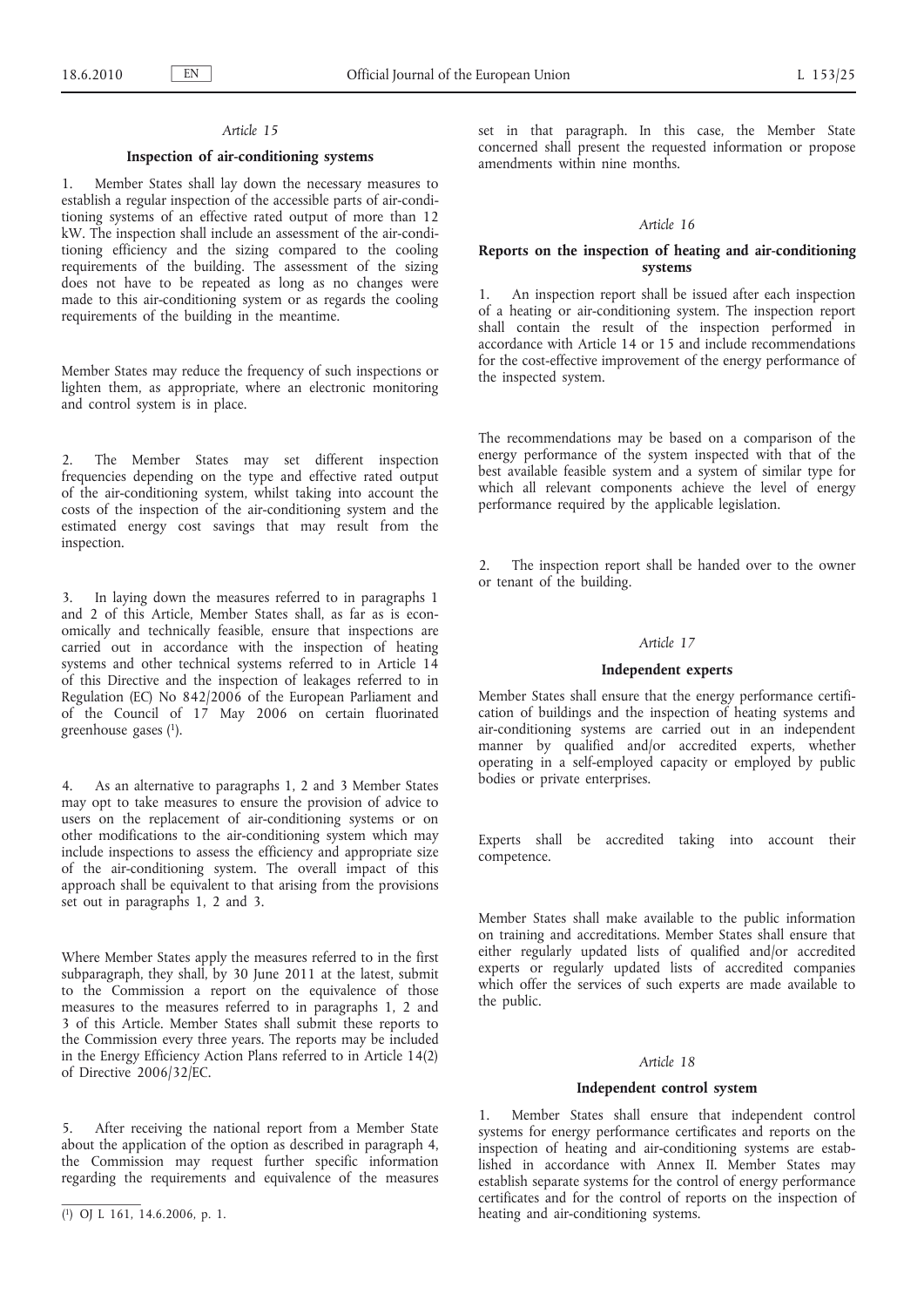The Member States may delegate the responsibilities for implementing the independent control systems.

Where the Member States decide to do so, they shall ensure that the independent control systems are implemented in compliance with Annex II.

3. Member States shall require the energy performance certificates and the inspection reports referred to in paragraph 1 to be made available to the competent authorities or bodies on request.

# *Article 19*

#### **Review**

The Commission, assisted by the Committee established by Article 26, shall evaluate this Directive by 1 January 2017 at the latest, in the light of the experience gained and progress made during its application, and, if necessary, make proposals.

#### *Article 20*

# **Information**

Member States shall take the necessary measures to inform the owners or tenants of buildings or building units of the different methods and practices that serve to enhance energy performance.

2. Member States shall in particular provide information to the owners or tenants of buildings on energy performance certificates and inspection reports, their purpose and objectives, on cost-effective ways to improve the energy performance of the building and, where appropriate, on financial instruments available to improve the energy performance of the building.

At the request of the Member States, the Commission shall assist Member States in staging information campaigns for the purposes of paragraph 1 and the first subparagraph of this paragraph, which may be dealt with in Union programmes.

3. Member States shall ensure that guidance and training are made available for those responsible for implementing this Directive. Such guidance and training shall address the importance of improving energy performance, and shall enable consideration of the optimal combination of improvements in energy efficiency, use of energy from renewable sources and use of district heating and cooling when planning, designing, building and renovating industrial or residential areas.

4. The Commission is invited to continuously improve its information services, in particular the website that has been

set up as a European portal for energy efficiency in buildings directed towards citizens, professionals and authorities, in order to assist Member States in their information and awarenessraising efforts. Information displayed on this website might include links to relevant European Union and national, regional and local legislation, links to Europa websites that display the National Energy Efficiency Action Plans, links to available financial instruments, as well as best practice examples at national, regional and local level. In the context of the European Regional Development Fund, the Commission shall continue and further intensify its information services with the aim of facilitating the use of available funds by providing assistance and information to interested stakeholders, including national, regional and local authorities, on funding possibilities, taking into account the latest changes in the regulatory framework.

### *Article 21*

#### **Consultation**

In order to facilitate the effective implementation of the Directive, Member States shall consult the stakeholders involved, including local and regional authorities, in accordance with the national legislation applicable and as relevant. Such consultation is of particular importance for the application of Articles 9 and 20.

### *Article 22*

## **Adaptation of Annex I to technical progress**

The Commission shall adapt points 3 and 4 of Annex I to technical progress by means of delegated acts in accordance with Articles 23, 24 and 25.

#### *Article 23*

#### **Exercise of delegation**

The powers to adopt the delegated acts referred to in Article 22 shall be conferred on the Commission for a period of five years beginning on 8 July 2010. The Commission shall make a report in respect of the delegated powers not later than six months before the end of the five-year period. The delegation of powers shall be automatically extended for periods of an identical duration, unless the European Parliament or the Council revokes it in accordance with Article 24.

Without prejudice to the deadline referred to in Article 5(1), the powers to adopt the delegated acts referred to in Article 5 shall be conferred on the Commission until 30 June 2012.

3. As soon as it adopts a delegated act, the Commission shall notify it simultaneously to the European Parliament and to the Council.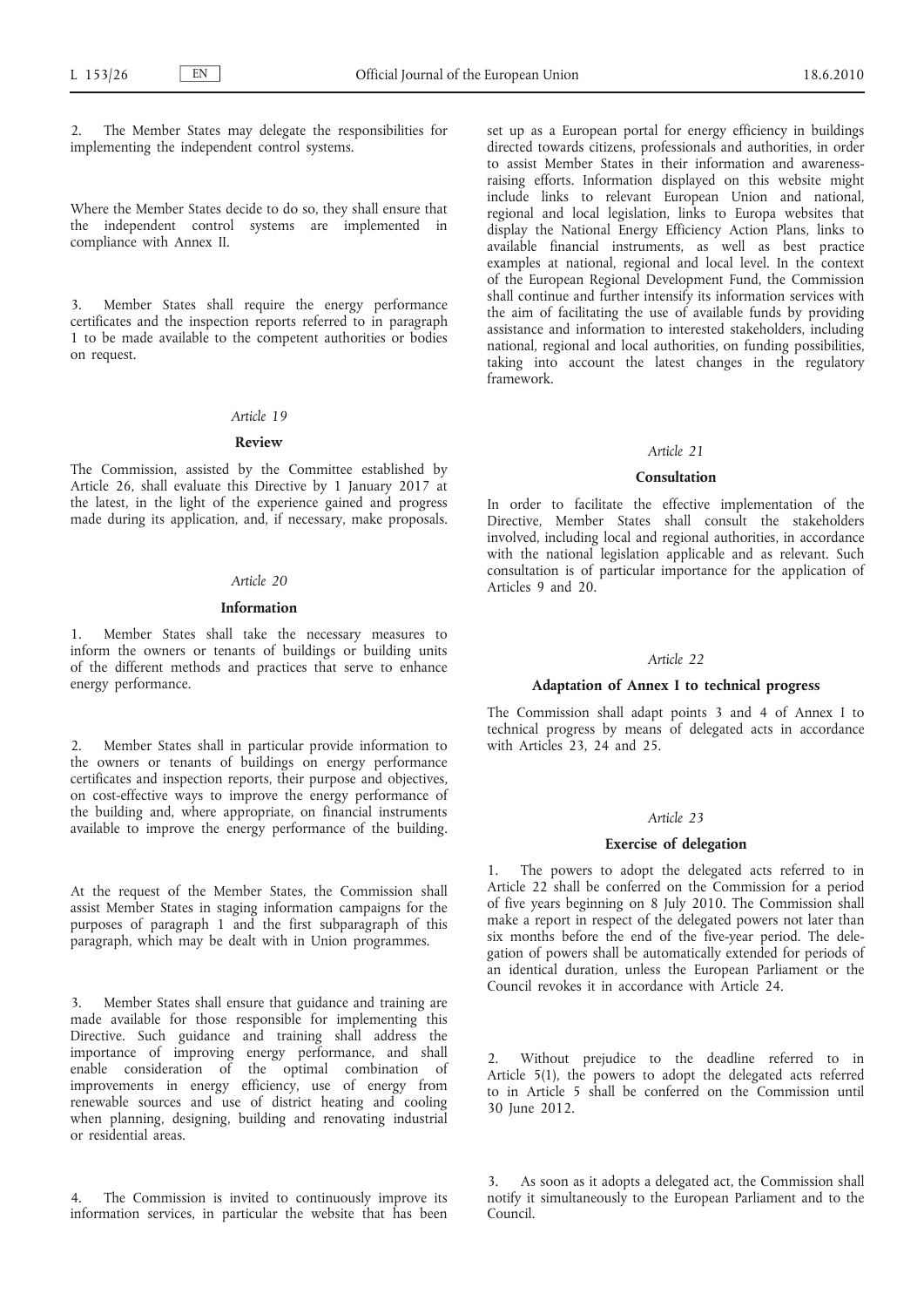The powers to adopt delegated acts are conferred on the Commission subject to the conditions laid down in Articles 24 and 25.

#### *Article 24*

### **Revocation of the delegation**

1. The delegation of powers referred to in Articles 5 and 22 may be revoked by the European Parliament or by the Council.

2. The institution which has commenced an internal procedure for deciding whether to revoke the delegation of powers shall endeavour to inform the other institution and the Commission within a reasonable time before the final decision is taken, indicating the delegated powers which could be subject to revocation and possible reasons for a revocation.

The decision of revocation shall put an end to the delegation of the powers specified in that decision. It shall take effect immediately or at a later date specified therein. It shall not affect the validity of the delegated acts already in force. It shall be published in the *Official Journal of the European Union*.

#### *Article 25*

# **Objections to delegated acts**

1. The European Parliament or the Council may object to a delegated act within a period of two months from the date of notification.

At the initiative of the European Parliament or the Council that period shall be extended by two months.

2. If, on expiry of that period, neither the European Parliament nor the Council has objected to the delegated act it shall be published in the *Official Journal of the European Union* and shall enter into force on the date stated therein.

The delegated act may be published in the *Official Journal of the European Union* and enter into force before the expiry of that period, if the European Parliament and the Council have both informed the Commission of their intention not to raise objections.

3. If the European Parliament or the Council objects to a delegated act, it shall not enter into force. The institution which objects shall state the reasons for objecting to the delegated act.

#### *Article 26*

# **Committee procedure**

1. The Commission shall be assisted by a Committee.

2. Where reference is made to this paragraph, Articles 3 and 7 of Decision 1999/468/EC shall apply, having regard to the provisions of Article 8 thereof.

#### *Article 27*

### **Penalties**

Member States shall lay down the rules on penalties applicable to infringements of the national provisions adopted pursuant to this Directive and shall take all measures necessary to ensure that they are implemented. The penalties provided for must be effective, proportionate and dissuasive. Member States shall communicate those provisions to the Commission by 9 January 2013 at the latest and shall notify it without delay of any subsequent amendment affecting them.

#### *Article 28*

#### **Transposition**

1. Member States shall adopt and publish, by 9 July 2012 at the latest, the laws, regulations and administrative provisions necessary to comply with Articles 2 to 18, and with Articles 20 and 27.

They shall apply those provisions as far as Articles 2, 3, 9, 11, 12, 13, 17, 18, 20 and 27 are concerned, from 9 January 2013 at the latest.

They shall apply those provisions as far as Articles 4, 5, 6, 7, 8, 14, 15 and 16 are concerned, to buildings occupied by the public authorities from 9 January 2013 at the latest and to other buildings from 9 July 2013 at the latest.

They may defer the application of Article 12(1) and (2) to single building units that are rented out, until 31 December 2015. This shall however not result in fewer certificates being issued than would have been the case under the application of the Directive 2002/91/EC in the Member State concerned.

When Member States adopt measures, they shall contain a reference to this Directive or be accompanied by such a reference on the occasion of their official publication. They shall also include a statement that references in existing laws, regulations and administrative provisions to Directive 2002/91/EC shall be construed as references to this Directive. Member States shall determine how such reference is to be made and how that statement is to be formulated.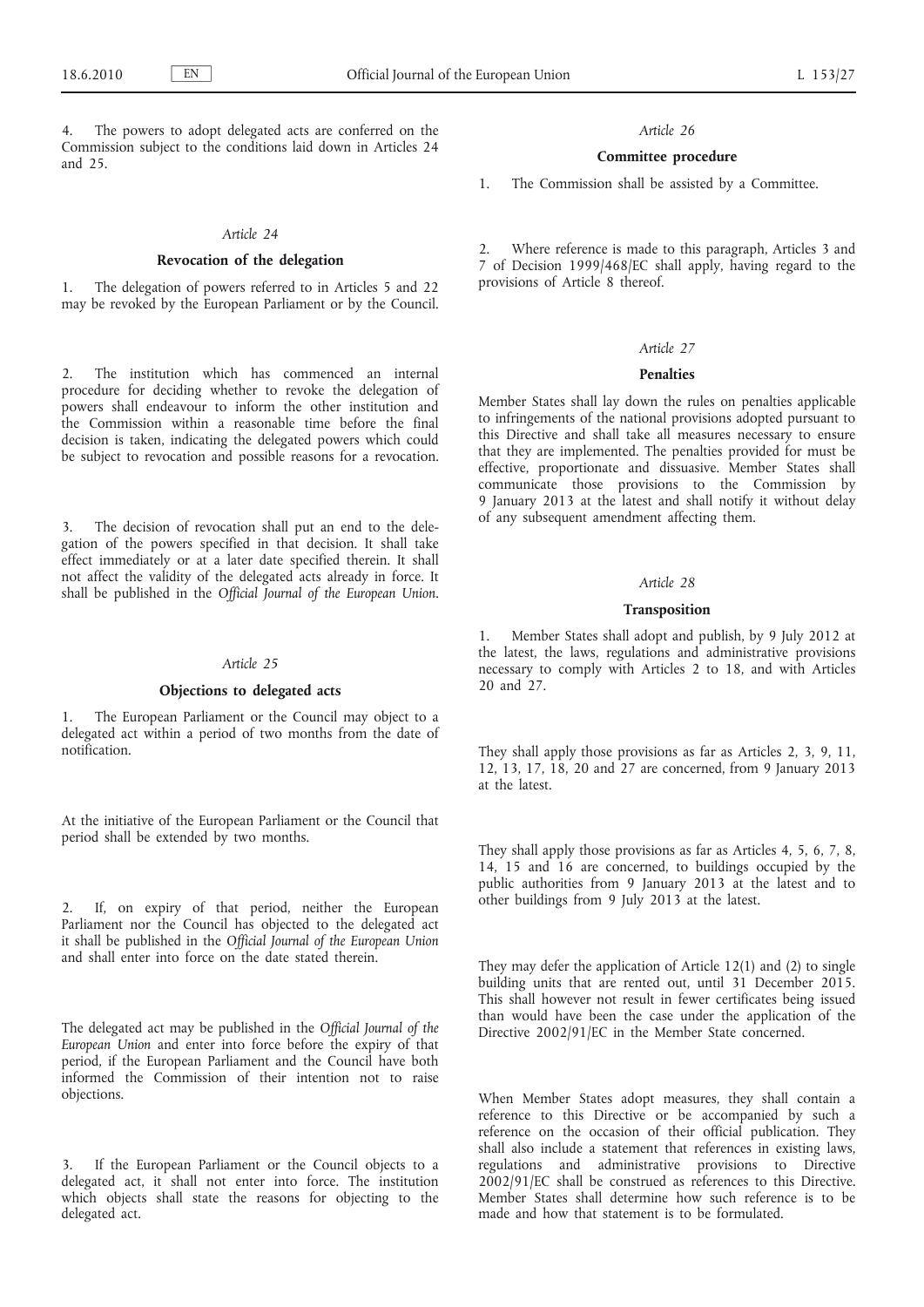2. Member States shall communicate to the Commission the text of the main provisions of national law which they adopt in the field covered by this Directive.

#### *Article 29*

# **Repeal**

Directive 2002/91/EC, as amended by the Regulation indicated in Annex IV, Part A, is hereby repealed with effect from 1 February 2012, without prejudice to the obligations of the Member States relating to the time limit for transposition into national law and application of the Directive set out in Annex IV, Part B.

References to Directive 2002/91/EC shall be construed as references to this Directive and shall be read in accordance with the correlation table in Annex V.

# *Article 30*

# **Entry into force**

This Directive shall enter into force on the 20th day following its publication in the *Official Journal of the European Union*.

# *Article 31*

### **Addressees**

This Directive is addressed to the Member States.

Done at Strasbourg, 19 May 2010.

*For the European Parliament The President* J. BUZEK

*For the Council The President* D. LÓPEZ GARRIDO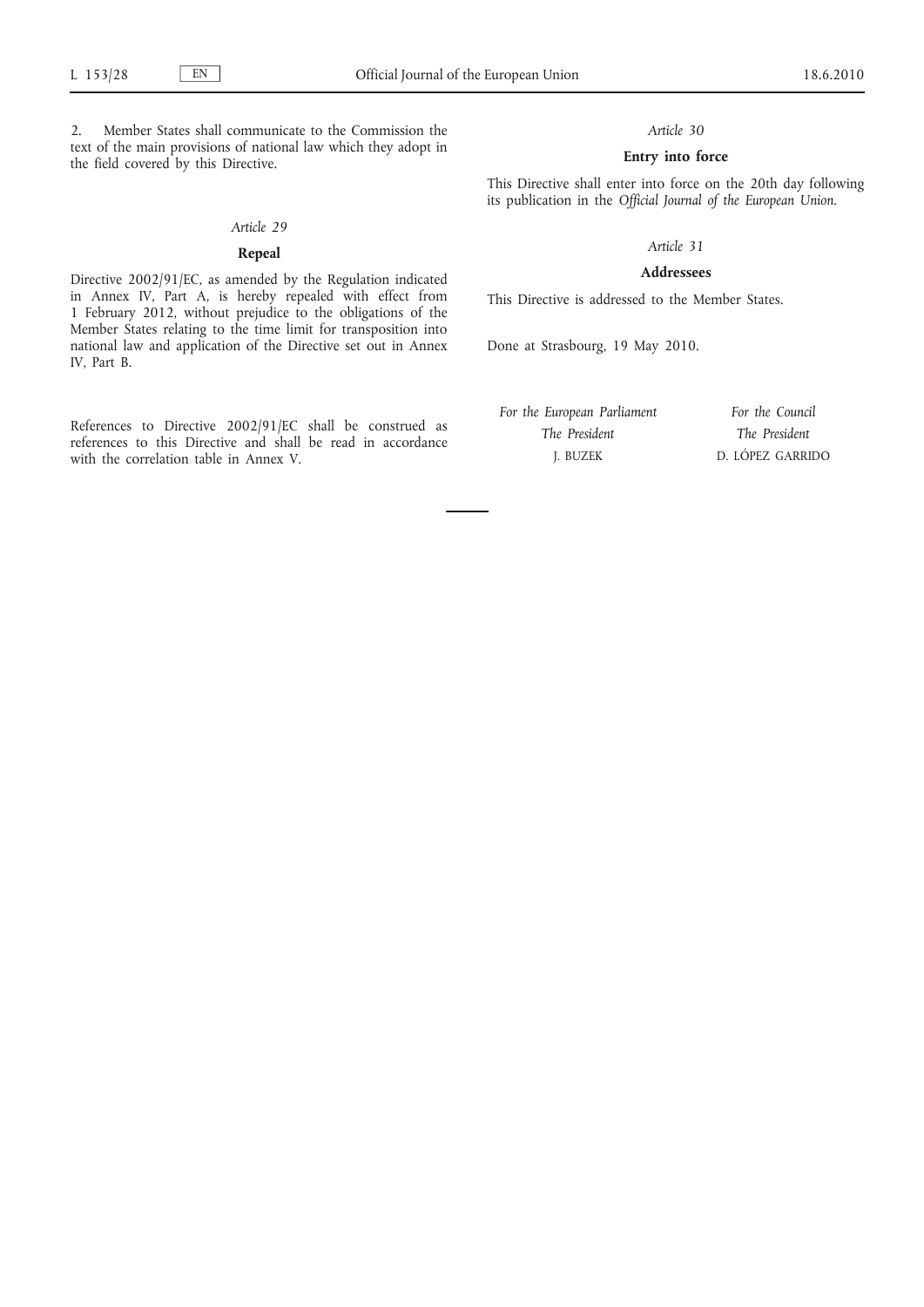# *ANNEX I*

#### **Common general framework for the calculation of energy performance of buildings**

# **(referred to in Article 3)**

- 1. The energy performance of a building shall be determined on the basis of the calculated or actual annual energy that is consumed in order to meet the different needs associated with its typical use and shall reflect the heating energy needs and cooling energy needs (energy needed to avoid overheating) to maintain the envisaged temperature conditions of the building, and domestic hot water needs.
- 2. The energy performance of a building shall be expressed in a transparent manner and shall include an energy performance indicator and a numeric indicator of primary energy use, based on primary energy factors per energy carrier, which may be based on national or regional annual weighted averages or a specific value for onsite production.

The methodology for calculating the energy performance of buildings should take into account European standards and shall be consistent with relevant Union legislation, including Directive 2009/28/EC.

- 3. The methodology shall be laid down taking into consideration at least the following aspects:
	- (a) the following actual thermal characteristics of the building including its internal partitions:
		- (i) thermal capacity;
		- (ii) insulation;
		- (iii) passive heating;
		- (iv) cooling elements; and
		- (v) thermal bridges;
	- (b) heating installation and hot water supply, including their insulation characteristics;
	- (c) air-conditioning installations;
	- (d) natural and mechanical ventilation which may include air-tightness;
	- (e) built-in lighting installation (mainly in the non-residential sector);
	- (f) the design, positioning and orientation of the building, including outdoor climate;
	- (g) passive solar systems and solar protection;
	- (h) indoor climatic conditions, including the designed indoor climate;
	- (i) internal loads.
- 4. The positive influence of the following aspects shall, where relevant in the calculation, be taken into account:
	- (a) local solar exposure conditions, active solar systems and other heating and electricity systems based on energy from renewable sources;
	- (b) electricity produced by cogeneration;
	- (c) district or block heating and cooling systems;
	- (d) natural lighting.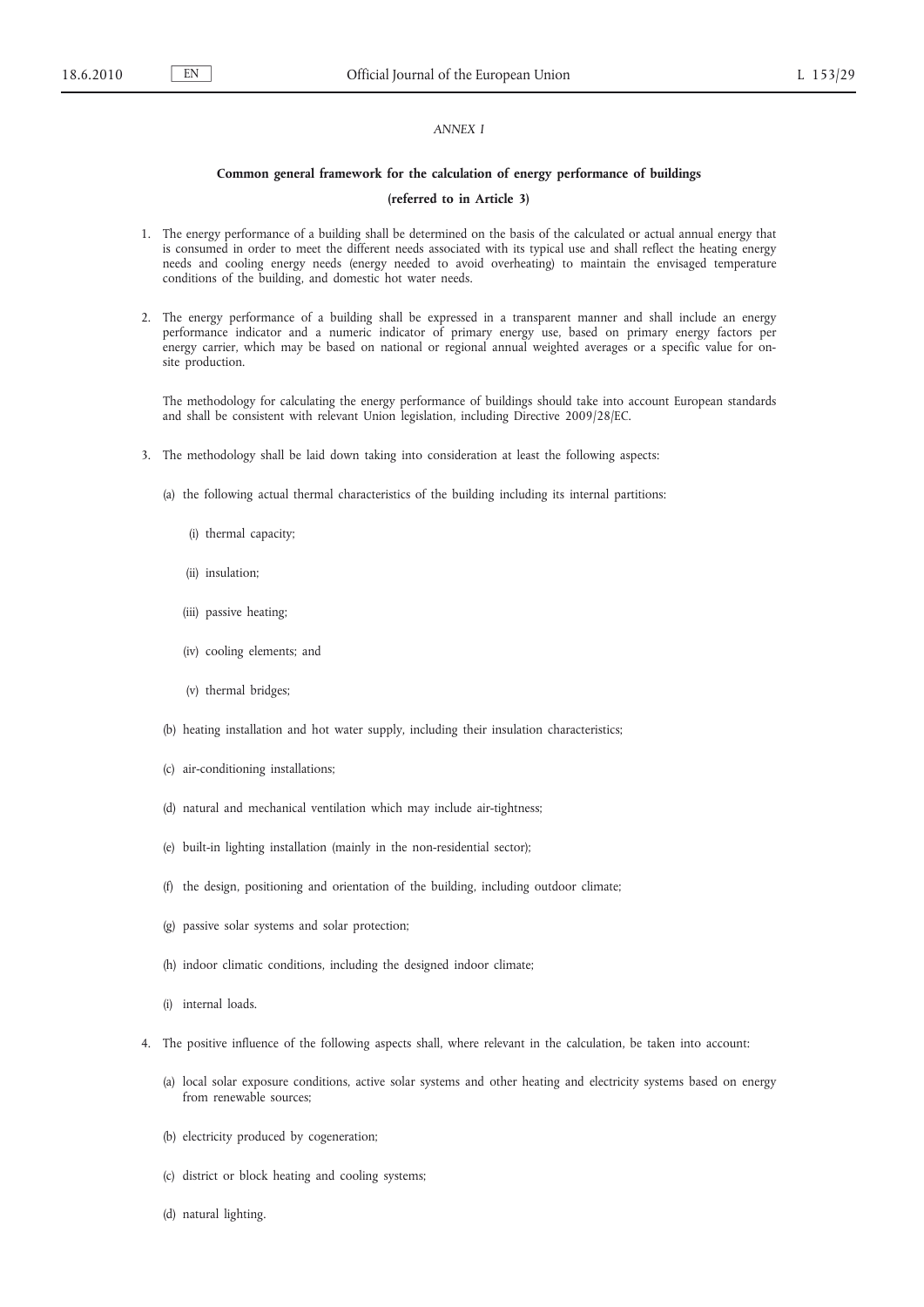- 5. For the purpose of the calculation buildings should be adequately classified into the following categories:
	- (a) single-family houses of different types;
	- (b) apartment blocks;
	- (c) offices;
	- (d) educational buildings;
	- (e) hospitals;
	- (f) hotels and restaurants;
	- (g) sports facilities;
	- (h) wholesale and retail trade services buildings;
	- (i) other types of energy-consuming buildings.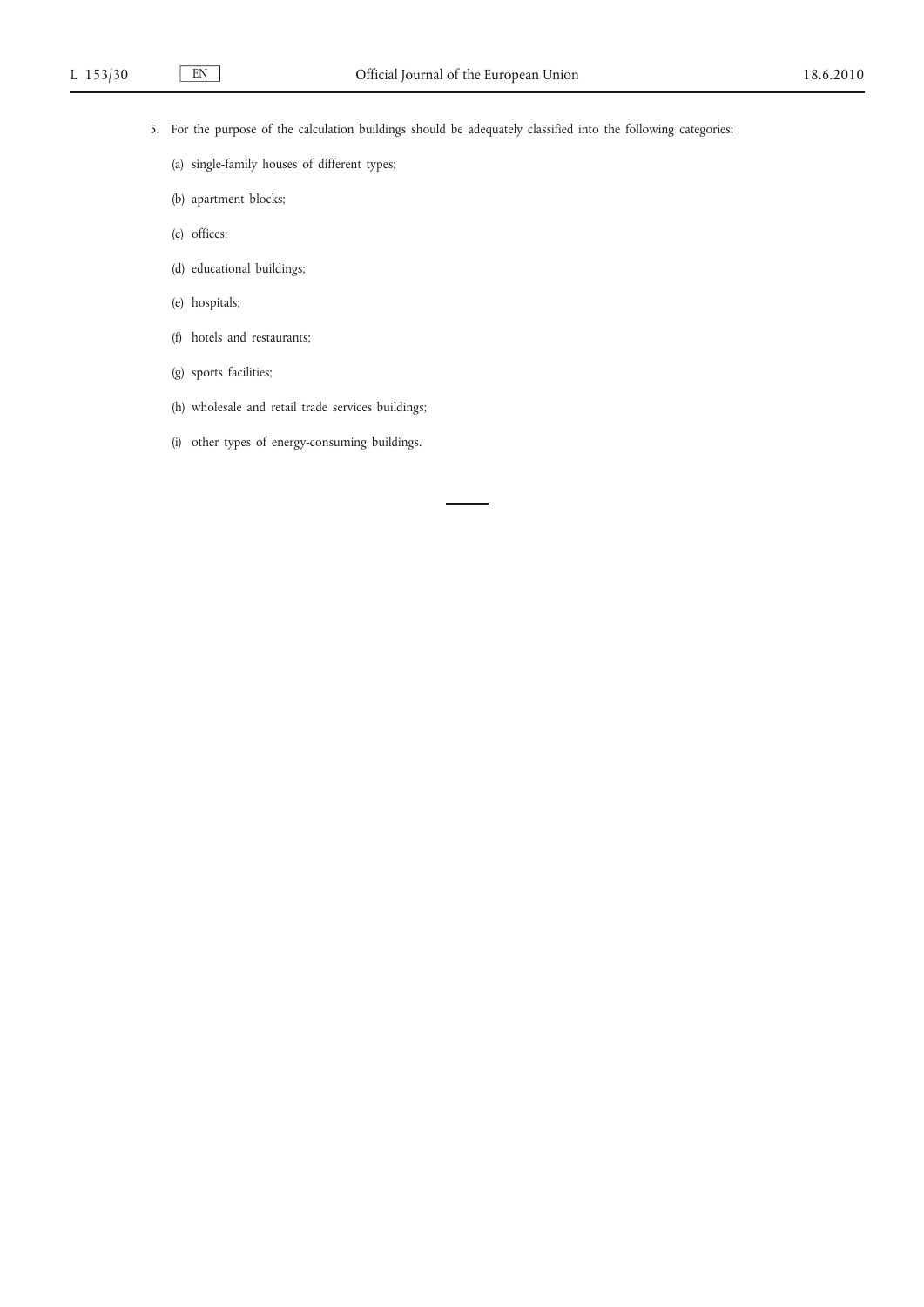# *ANNEX II*

#### **Independent control systems for energy performance certificates and inspection reports**

1. The competent authorities or bodies to which the competent authorities have delegated the responsibility for implementing the independent control system shall make a random selection of at least a statistically significant percentage of all the energy performance certificates issued annually and subject those certificates to verification.

The verification shall be based on the options indicated below or on equivalent measures:

- (a) validity check of the input data of the building used to issue the energy performance certificate and the results stated in the certificate;
- (b) check of the input data and verification of the results of the energy performance certificate, including the recommendations made;
- (c) full check of the input data of the building used to issue the energy performance certificate, full verification of the results stated in the certificate, including the recommendations made, and on-site visit of the building, if possible, to check correspondence between specifications given in the energy performance certificate and the building certified.
- 2. The competent authorities or bodies to which the competent authorities have delegated the responsibility for implementing the independent control system shall make a random selection of at least a statistically significant percentage of all the inspection reports issued annually and subject those reports to verification.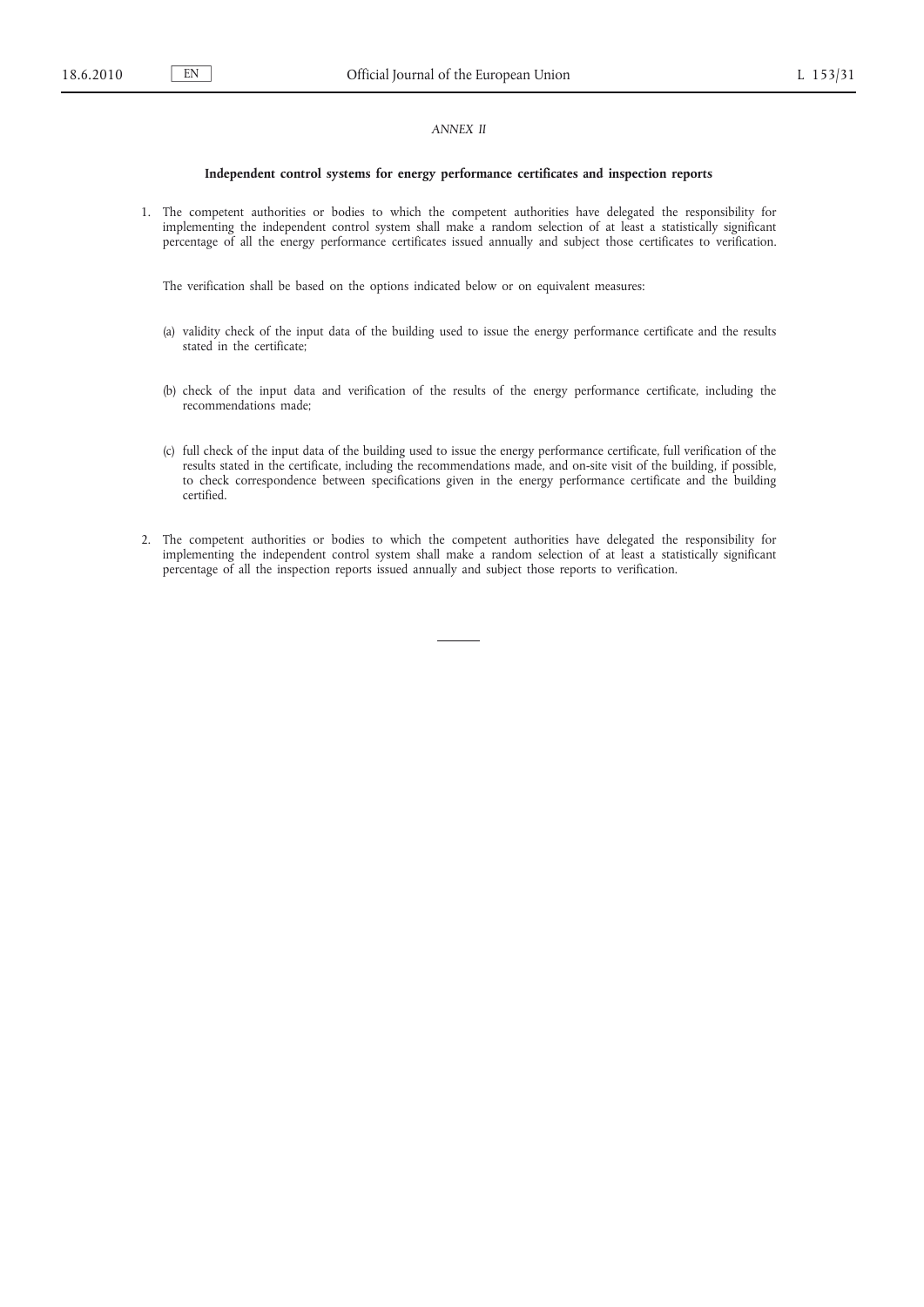#### *ANNEX III*

### **Comparative methodology framework to identify cost-optimal levels of energy performance requirements for buildings and building elements**

The comparative methodology framework shall enable Member States to determine the energy performance of buildings and building elements and the economic aspects of measures relating to the energy performance, and to link them with a view to identifying the cost-optimal level.

The comparative methodology framework shall be accompanied by guidelines outlining how to apply this framework in the calculation of cost-optimal performance levels.

The comparative methodology framework shall allow for taking into account use patterns, outdoor climate conditions, investment costs, building category, maintenance and operating costs (including energy costs and savings), earnings from energy produced, where applicable, and disposal costs, where applicable. It should be based on relevant European standards relating to this Directive.

The Commission shall also provide:

- guidelines to accompany the comparative methodology framework; these guidelines will serve to enable the Member States to undertake the steps listed below,
- information on estimated long-term energy price developments.

For the application of the comparative methodology framework by Member States, general conditions, expressed by parameters, shall be laid down at Member State level.

The comparative methodology framework shall require Member States to:

- define reference buildings that are characterised by and representative of their functionality and geographic location, including indoor and outdoor climate conditions. The reference buildings shall cover residential and non-residential buildings, both new and existing ones,
- define energy efficiency measures to be assessed for the reference buildings. These may be measures for individual buildings as a whole, for individual building elements, or for a combination of building elements,
- assess the final and primary energy need of the reference buildings and the reference buildings with the defined energy efficiency measures applied,
- calculate the costs (i.e. the net present value) of the energy efficiency measures (as referred to in the second indent) during the expected economic lifecycle applied to the reference buildings (as referred to in the first indent) by applying the comparative methodology framework principles.

By calculating the costs of the energy efficiency measures during the expected economic lifecycle, the cost-effectiveness of different levels of minimum energy performance requirements is assessed by the Member States. This will allow the determination of cost-optimal levels of energy performance requirements.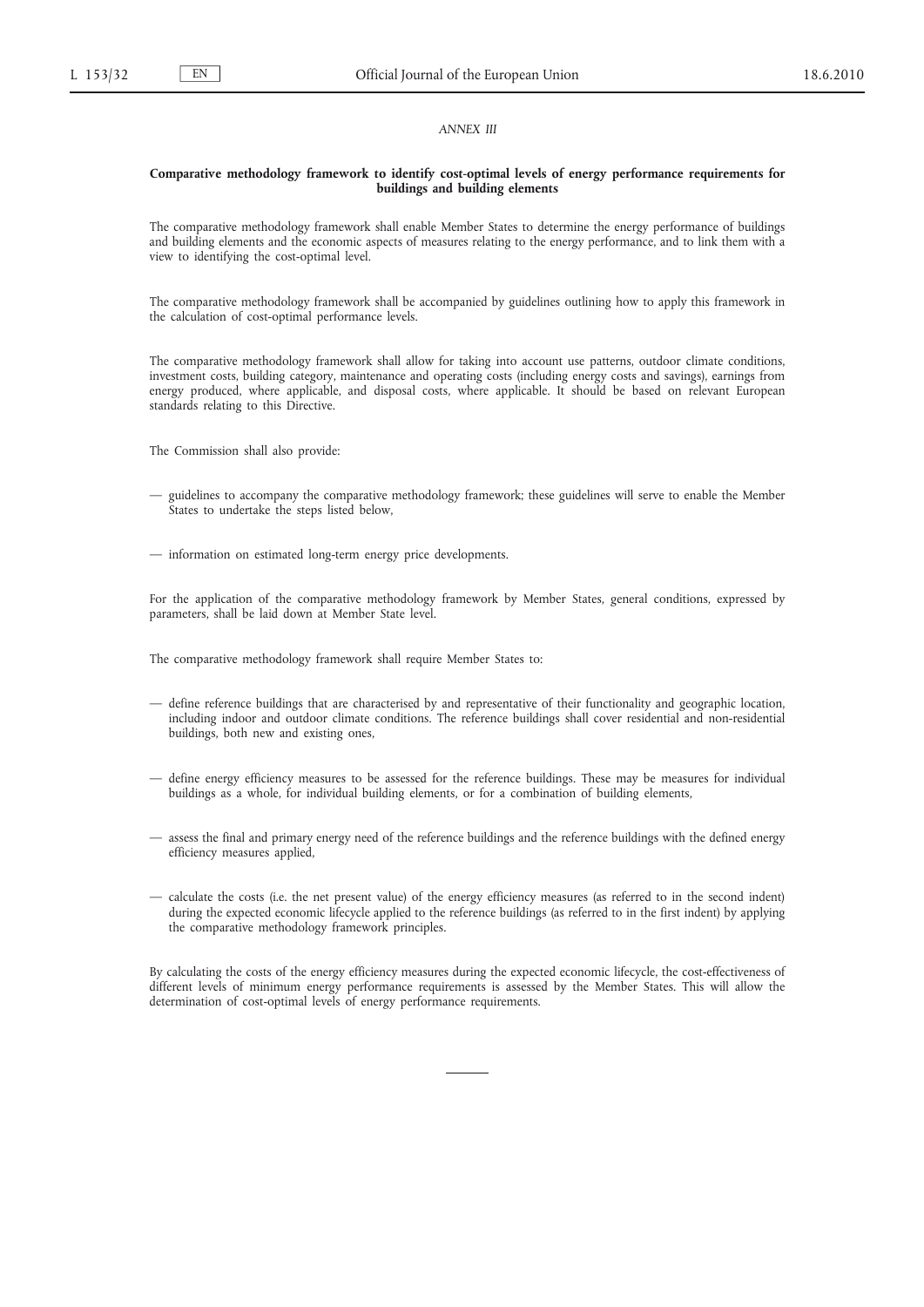# *ANNEX IV*

# PART A

# **Repealed Directive with its successive amendment**

# **(referred to in Article 29)**

Directive 2002/91/EC of the European Parliament and of the Council (OJ L 1, 4.1.2003, p. 65)

Regulation (EC) No 1137/2008 of the European Parliament and of the Council (OJ L 311, 21.11.2008, p. 1)

only point 9.9 of the Annex

# PART B

# **Time limits for transposition into national law and application**

**(referred to in Article 29)**

| <b>Directive</b> | Time limit for transposition | Date of application                                |
|------------------|------------------------------|----------------------------------------------------|
| 2002/91/EC       | ' 4 January 2006             | 4 January 2009 as regards Articles 7, 8 and 9 only |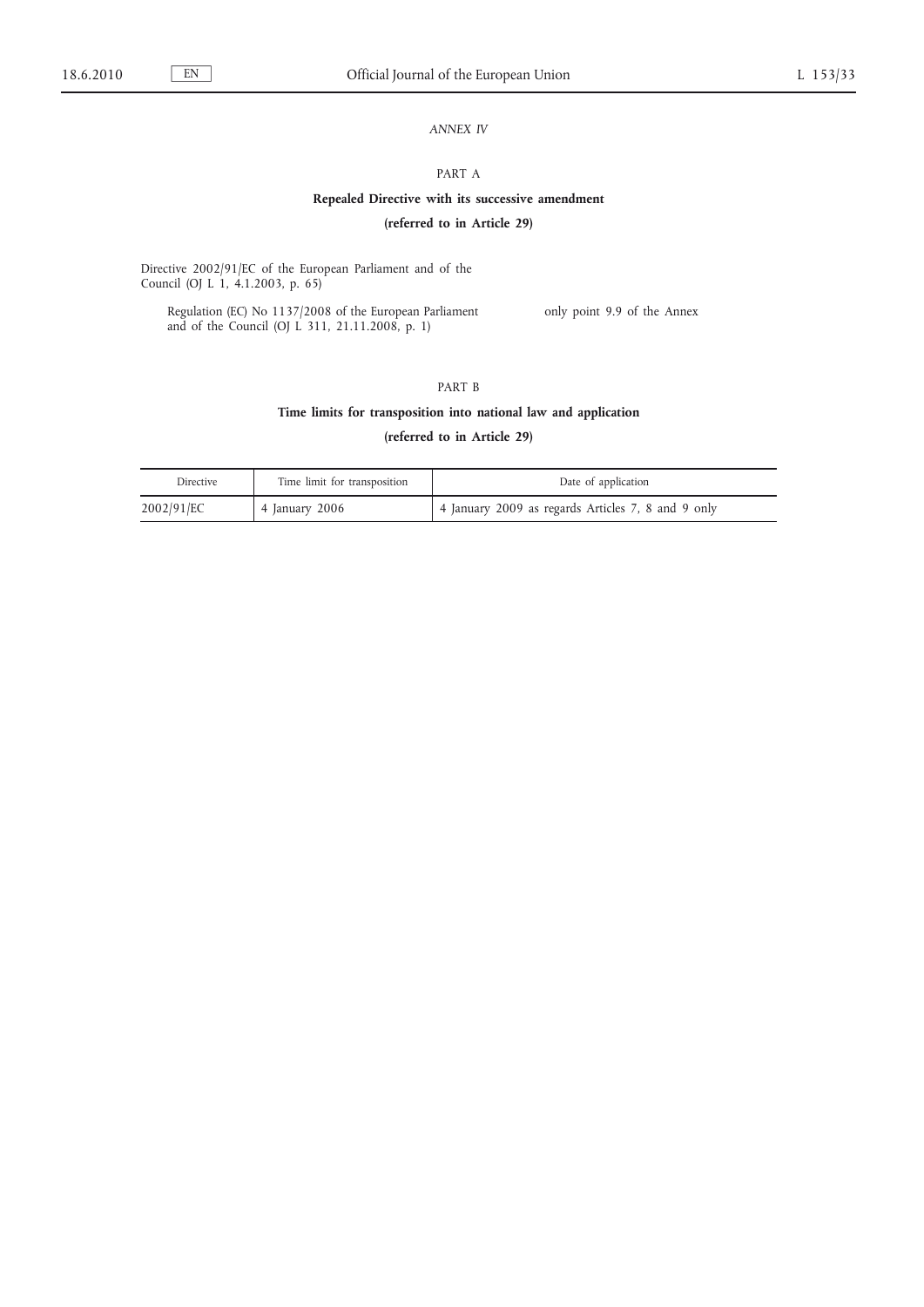# *ANNEX V*

# **Correlation table**

| Directive 2002/91/EC             | This Directive                                           |
|----------------------------------|----------------------------------------------------------|
| Article 1                        | Article 1                                                |
| Article 2, point (1)             | Article 2, point (1)                                     |
|                                  | Article 2, points (2) and (3)                            |
| Article 2, point (2)             | Article 2, point (4) and Annex I                         |
|                                  | Article 2, points (5), (6), (7), (8), (9), (10) and (11) |
| Article 2, point (3)             | Article 2, point (12)                                    |
| Article 2, point (4)             | Article 2, point (13)                                    |
|                                  | Article 2, point (14)                                    |
| Article 2, point (5)             | Article 2, point (15)                                    |
| Article 2, point (6)             | Article 2, point (16)                                    |
| Article 2, point (7)             | Article 2, point (17)                                    |
| Article 2, point (8)             | Article 2, point (18)                                    |
|                                  | Article 2, point (19)                                    |
| Article 3                        | Article 3 and Annex I                                    |
| Article 4(1)                     | Article $4(1)$                                           |
| Article 4(2)                     |                                                          |
| Article 4(3)                     | Article 4(2)                                             |
|                                  | Article 5                                                |
| Article 5                        | Article 6(1)                                             |
|                                  | Article $6(2)$ and $(3)$                                 |
| Article 6                        | Article 7                                                |
|                                  | Articles 8, 9 and 10                                     |
| Article 7(1) first subparagraph  | Article 11(8) and Article 12(2)                          |
| Article 7(1) second subparagraph | Article $11(6)$                                          |
| Article 7(1) third subparagraph  | Article 12(6)                                            |
| Article 7(2)                     | Article $11(1)$ and $(2)$                                |
|                                  | Article 11(3), (4), (5), (7) and (9)                     |
|                                  | Article 12(1), (3), (4), (5) and (7)                     |
| Article 7(3)                     | Article $13(1)$ and $(3)$                                |
|                                  | Article 13(2)                                            |
| Article 8, point (a)             | Article $14(1)$ and $(3)$                                |
|                                  | Article 14(2)                                            |
| Article 8, point (b)             | Article 14(4)                                            |
|                                  | Article 14(5)                                            |
| Article 9                        | Article 15(1)                                            |